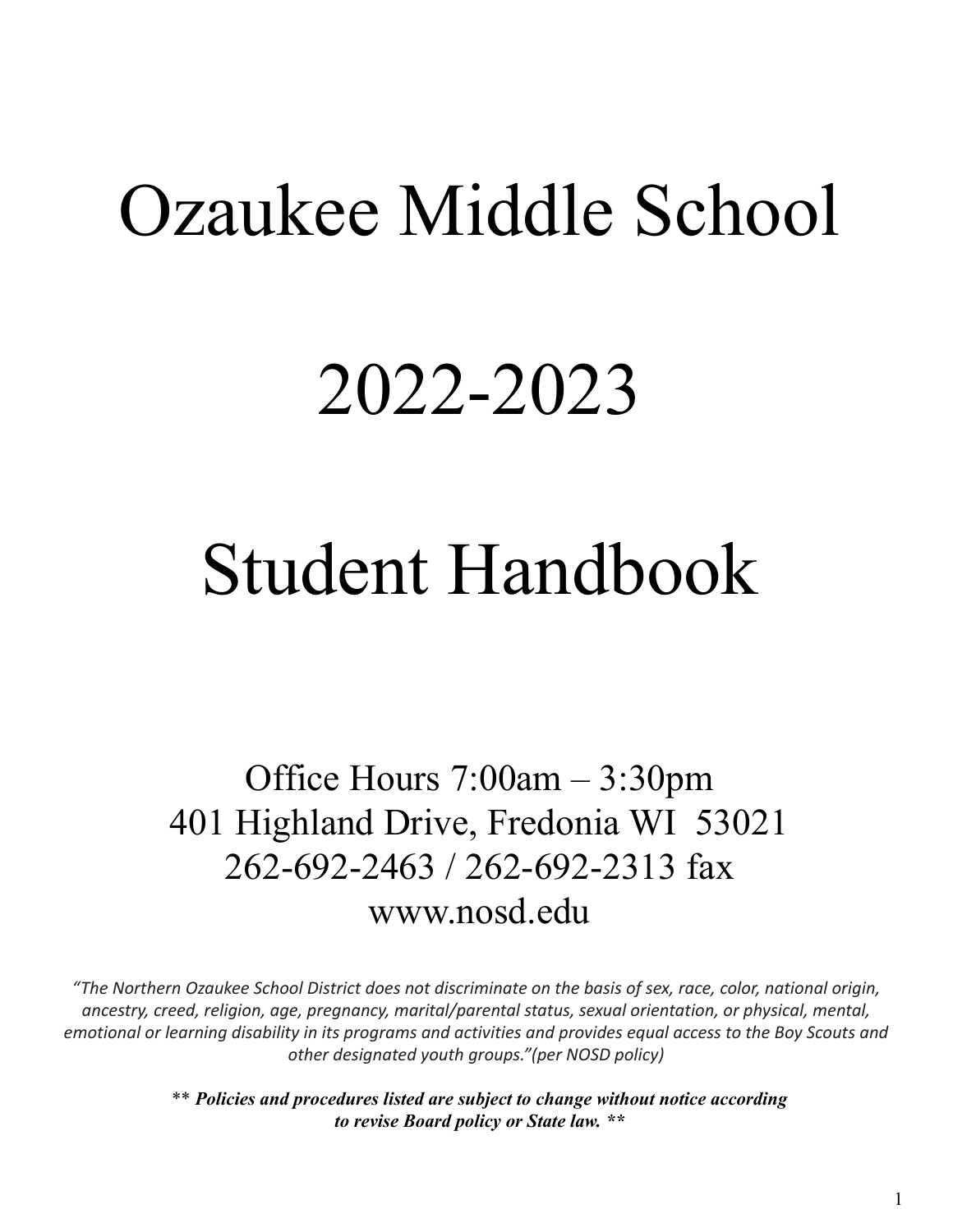# **TABLE OF CONTENTS**

[OMS MISSION, VISION, CORE VALUES & STRATEGIC GOALS MISSION \(our core purpose\)](#page-3-0)

OMS AGENDA BOOKS

OMS STUDENT ID's

DAILY SCHEDULE

[EMERGENCY SITUATIONS \(Refer to NOSD Policy\)](#page-4-0)

[FEES \(Refer to NOSD Policy\)](#page-4-0)

"THE WARRIOR WAY"

**ATTENDANCE** 

**MEDICATION & HEALTH GUIDELINES** 

ILLNESS OR INJURY

PRESCRIPTION MEDICATION

OVER-THE-COUNTER MEDICATION

SELF-CARRY MEDICATION (Inhalers/Epi-pens)

STUDENTS HEALTH GUIDELINES

IMMUNIZATION REQUIREMENTS

INTERVIEWS AND SEARCHES BY SCHOOL PERSONNEL (Refer to NOSD Policy)

LOCKERS AND PROPERTY (Refer to NOSD Policy)

DRESS AND GROOMING (Refer to NOSD Policy)

ANTI-BULLYING POLICY, REPORTING

STUDENT ANTI-HARASSMENT POLICY

STUDENT MISCONDUCT

PARENT-TEACHER CONFERENCES

[HONOR LEVEL](#page-12-0)

HONOR LEVEL EXPECTATIONS

OMS ACTIVITY CODE

SCHOOL ACTIVITY NIGHTS

PERSONAL ELECTRONIC DEVICES (Refer to NOSD Policy)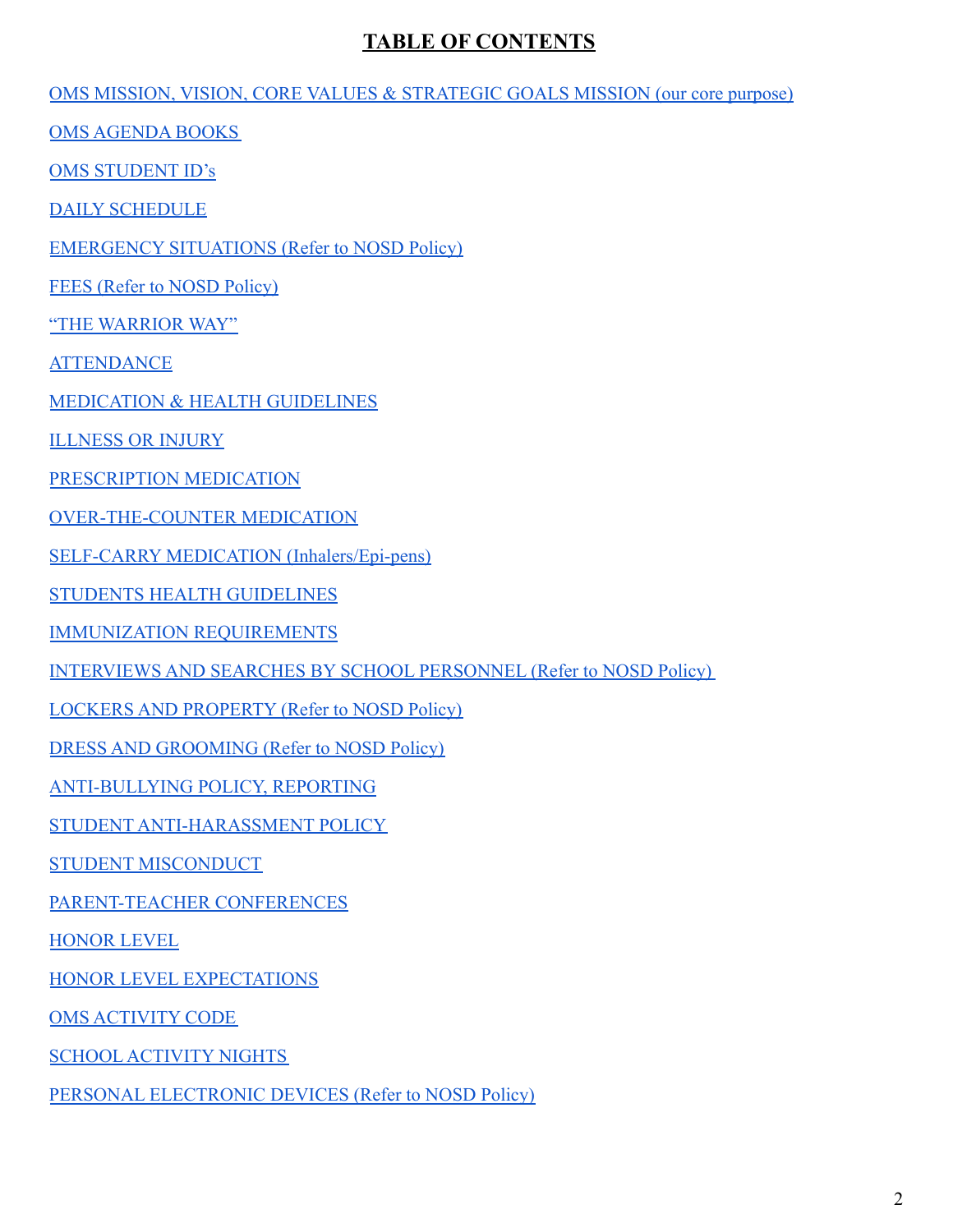## SCHOOL OWNED TECHNOLOGY (Refer to NOSD Policy)

DEBIT LUNCH PROGRAM

FOOD SERVICE SCHOOL LUNCH PROGRAM (Refer to NOSD Policy)

**COMMUNICATION** 

TELEPHONE COMMUNICATION

GENERAL INFORMATION

SCHOOL CLOSINGS

SCHOOL HOURS AND SUPERVISION (Refer to NOSD Policy)

STAYING AFTER SCHOOL

LATE BUS PROCEDURE

VISITORS

TRANSPORTATION SERVICES (Refer to NOSD Policy)

BUS CONDUCT RULES

GRADE PROMOTION Grades 6th, 7th, and 8th

GRADE PLACEMENT, PROMOTION, AND RETENTION

FIFTH AND EIGHTH GRADE ADVANCEMENT STANDARDS

ACADEMIC PERFORMANCE CRITERIA for Advancement Maximum Possible Points & Factor

ASSESSMENT PERFORMANCE

PARENT/GUARDIAN OPT OUT (Refer to NOSD Policy)

HALLWAY EXPECTATIONS

STUDENT CODE OF CLASSROOM CONDUCT (Refer to NOSD Policy)

STUDENT SURVEYS (Refer to NOSD Policy)

STUDENT CONDUCT AND DISCIPLINE (Refer to NOSD Policy)

OZAUKEE MIDDLE SCHOOL STAFF 2022-2023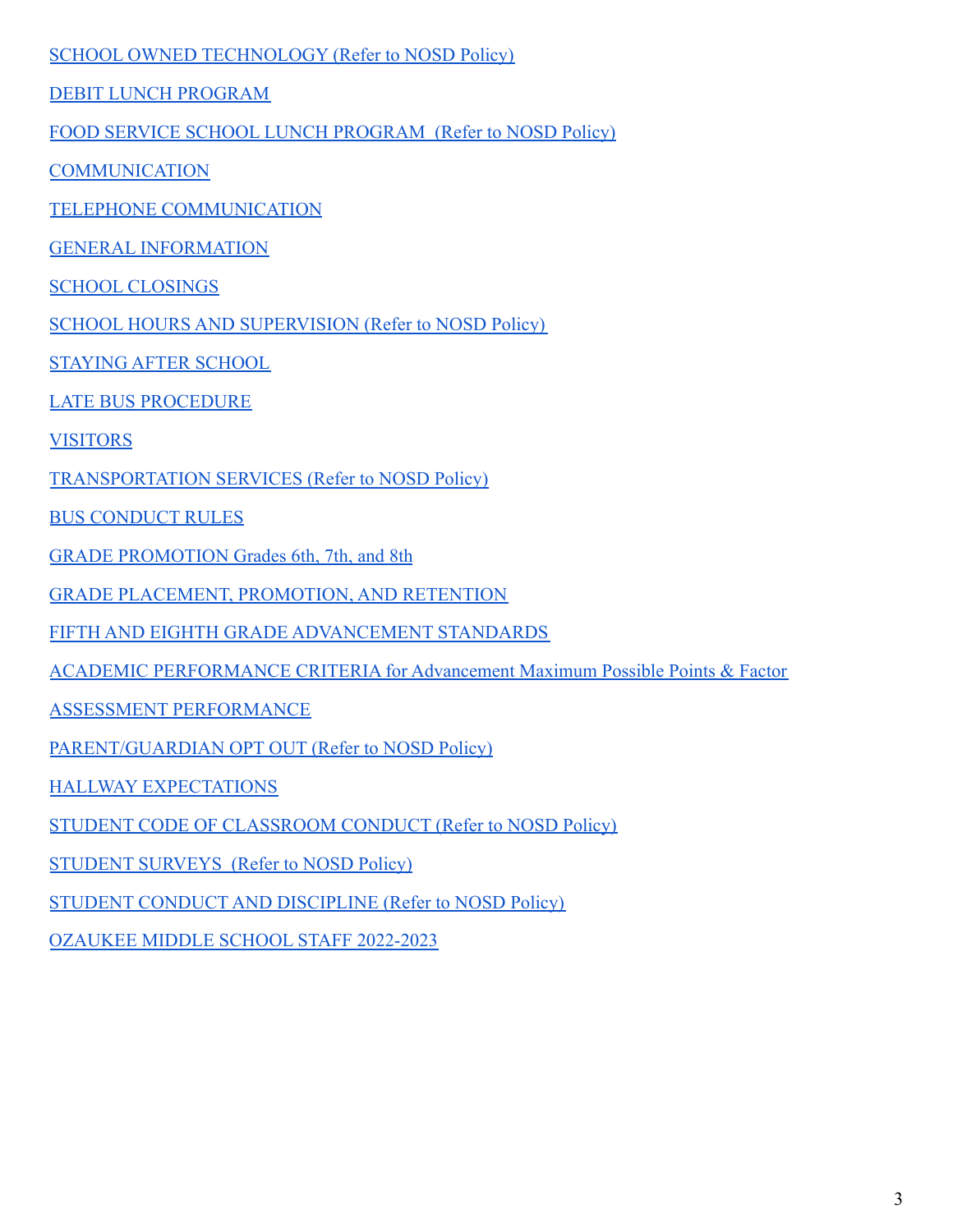#### <span id="page-3-0"></span>**OMS MISSION, VISION, CORE VALUES & STRATEGIC GOALS MISSION (our core purpose)**

#### **MISSION**

Educate young men and women to develop strong character and prepare them for the future

## **VISION (our future)**

To pursue excellence at the Middle School level:

- 1. Educators and students will take personal ownership for all students' learning.
- 2. Educators will establish essential learning and instruction based on educational research and Best Practice.
- 3. Students will become knowledgeable, confident, and resourceful individuals.
- 4. Educators will provide students with an integrated curriculum and opportunity to explore curricula in depth.
- 5. Educators will provide a variety of opportunities for students, families, and community members to become invested in a school-wide community.

#### **CORE VALUES (drives our words and actions)**

RESPECT – Treat others as you want to be treated RESPONSIBILITY – Take ownership of your actions INTEGRITY – Live up to your word CITIZENSHIP – Strive to improve our community and our school HONESTY – Tell the truth TEAMWORK – Help each other be successful

#### **STRATEGIC GOALS (moves us toward our vision)**

- 1. CULTURE OF INTEGRITY AND HIGH EXPECTATIONS -Students will develop a strong sense of character and self-discipline.
- 2. EFFICIENT AND EFFECTIVE USE OF RESOURCES-The district will provide technology resources to all students and assist in their appropriate use.
- 3. ACADEMIC EXCELLENCE-Teachers will continuously develop their curriculum to provide authentic, meaningful learning experiences that meet district, state and/or federal standards.
- 4. COMMUNITY AND SCHOOL PRIDE-Students, faculty, families and community members will help keep our facilities well maintained, safe, and up to date.

#### **OMS AGENDA BOOKS**

The agenda book is an organizational tool for our students. We appreciate it when parents/guardians check their student's agenda book for homework and late work reminders. If a parent needs to communicate with a teacher, they can also use the agenda book. Students may be expected to write all assignments and any infractions received in their agenda book. Students are given an agenda book on the first day of school. If another agenda book is needed, a fee of \$8 will be assessed.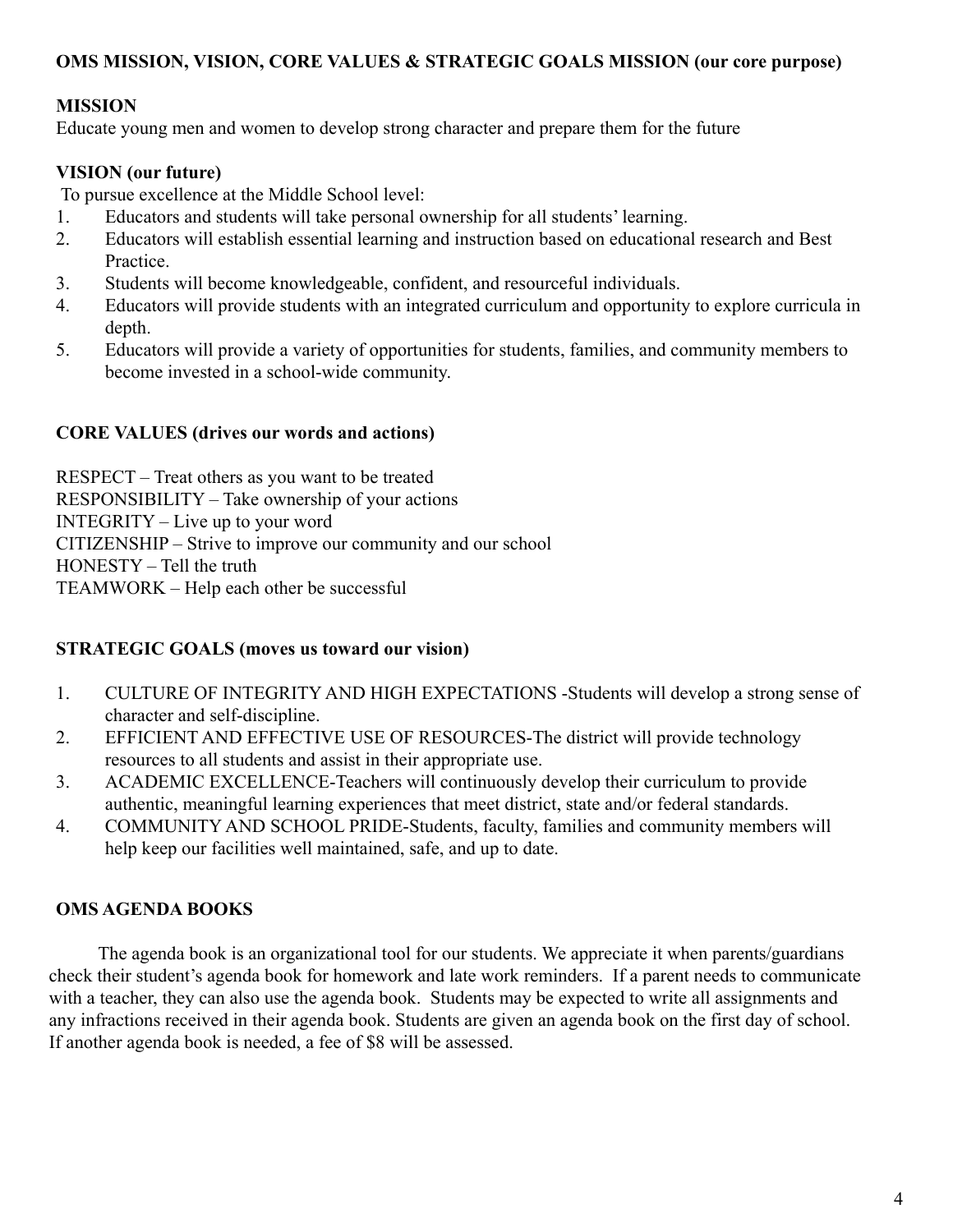## **OMS STUDENT ID's**

Students will be issued a school identification card. The card is used to show the student is in good standing and can attend incentive activities, as well as dance. If another ID is needed, a \$5 fee will be assessed and certain privileges will be suspended until the new ID is received.

# **DAILY SCHEDULE**

- Please do not drop your child off before 7:00 am. Parents should exit the building (unless in a scheduled meeting) at 7:30 am so students and staff can begin classes and other duties.
- Classes meet during the regular daily schedule from 7:30 am to 2:45 pm. Every Wednesday is an early release day, where students are excused at 1:55 pm. Co-curricular activities do not begin until 3:30 on early release days, since faculty and staff will be utilizing this time for professional development training. All students without supervision are required to exit the building and may return when supervision begins.

| Regular        | <b>Schedule</b> |                | Early           |
|----------------|-----------------|----------------|-----------------|
|                |                 |                | <b>Release</b>  |
| Period         | Time            | Period         | Time            |
|                | $7:30 - 8:10$   |                | $7:30 - 8:10$   |
| $\overline{2}$ | $8:15 - 9:00$   | $\overline{2}$ | $8:15 - 9:00$   |
| 3              | $9:05 - 9:45$   | 3              | $9:05 - 9:45$   |
|                | $9:50 - 10:30$  | 4              | $9:50 - 10:30$  |
| Recess         | $10:30 - 10:40$ | Recess         | $10:30 - 10:40$ |
| Lunch          | $10:40 - 11:00$ | Lunch          | $10:40 - 11:00$ |
| 5              | $11:05 - 11:45$ | 5              | $11:05 - 11:45$ |
| 6              | 11:50-12:30     | 6              | $11:50 - 12:25$ |
|                | $12:35 - 1:15$  |                | $12:30 - 1:10$  |
| 8              | $1:20 - 2:00$   | 8              | $1:15 - 1:55$   |
| Homeroom       | $2:05 - 2:45$   |                |                 |

*\*\*Note: Class schedule is subject to change*

# <span id="page-4-0"></span>**EMERGENCY SITUATIONS** (Refer to NOSD Policy)

It is the responsibility of the student(s) to listen carefully and follow any directions given by the adult in charge in an emergency situation. The emergency procedures are reviewed with students at the beginning of each school year. For a copy of the Northern Ozaukee School District – Crisis Response Handbook, contact the middle school office.

**Fire:** Exit the building in the prescribed manner from your location.

**Tornado:** Move to assigned safe prescribed locations in the building from your location.

**Stay Put Response:** Classroom doors are closed and locked. Classroom activities may continue as scheduled.

**Lockdown:** Classroom doors are locked, lights are off, and it is QUIET in each classroom.

**Enhanced lockdown**: Barricade the door and have something ready to throw. (include Lockdown)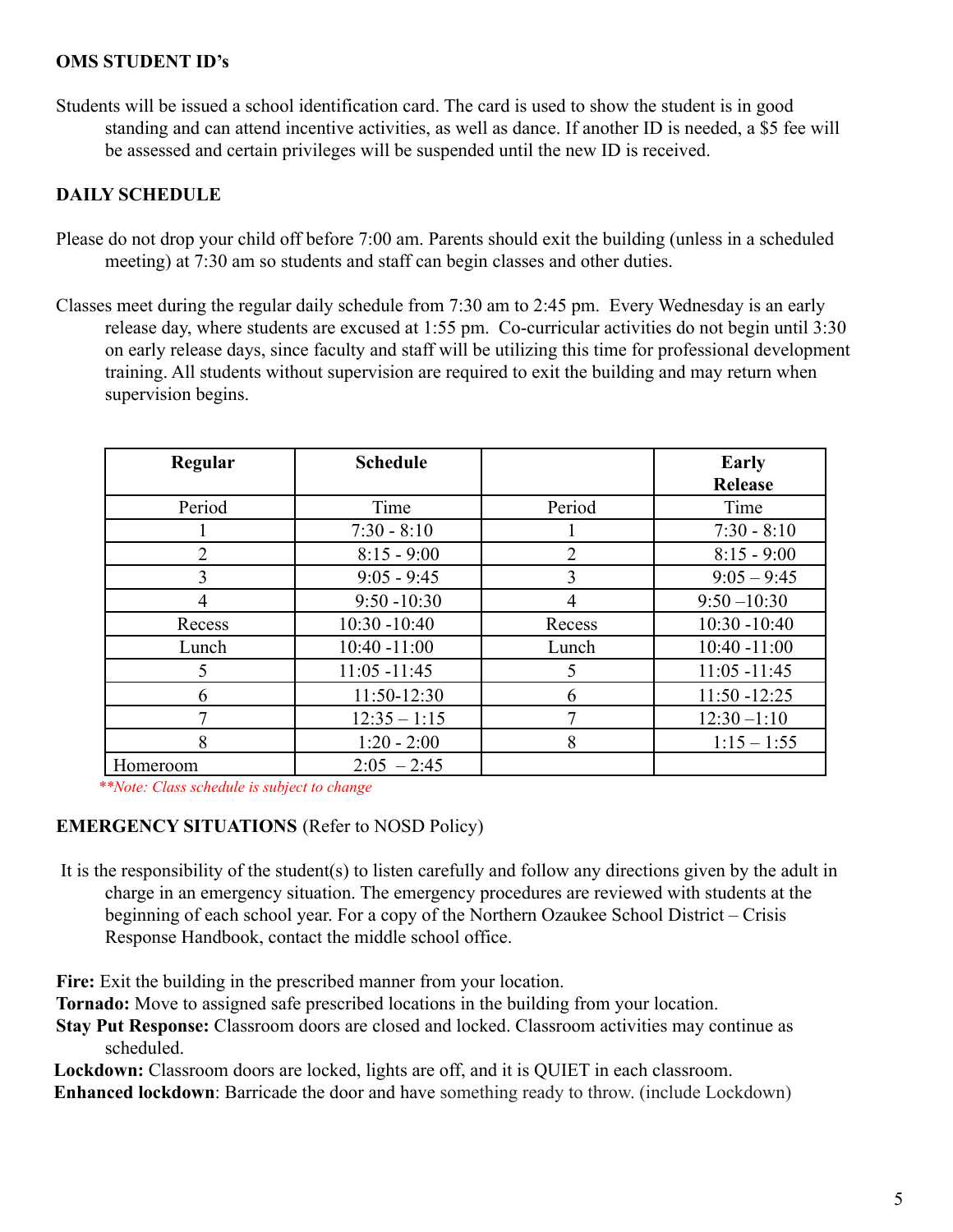**FEES** (Refer to NOSD Policy)

Fee Waiver requests must be presented in writing to the building principal. Extra-curricular (including athletics) Fee waiver requests in general will not be considered.

#### **"THE WARRIOR WAY"**

Ozaukee Middle School has simplified the District Character Traits into concise and easy to understand behavioral expectations for all students in various situations. The Warrior Way is our constant reminder to maintain positive interactions and continually strive to improve upon our behaviors. We believe by focusing on these behaviors Ozaukee Middle School will be an ideal community for learning and growth. We encourage all stakeholders to join us in demonstrating the Warrior Way.

| <b>Be</b>                                | <b>RESPONSIBLE</b>                                                                                                                      | <b>RESPECTFUL</b>                                                                                                                                          | <b>READY TO LEARN</b>                                                                                                                         |
|------------------------------------------|-----------------------------------------------------------------------------------------------------------------------------------------|------------------------------------------------------------------------------------------------------------------------------------------------------------|-----------------------------------------------------------------------------------------------------------------------------------------------|
| <b>Classroom</b>                         | Be on Time<br>Be Prepared<br>Turn in Assignments<br>Obey Classroom Rules<br>Obey Teacher<br><b>Directives</b><br>Leave Area Neat & Tidy | <b>Be Attentive</b><br>Appropriately Respond When<br>Asked<br><b>Engage in Class Activities</b><br>Use Appropriate Language<br>Keep Hands and Feet to Self | Do the Best by AREA<br>to be<br>Active<br>Responsive<br>Engaged<br>Appropriate<br><b>Study for Assessment</b><br>Complete Homework<br>on Time |
| <b>Hallways</b>                          | Be in Assigned Area<br>Be Timely<br>Be Safe<br>Keep Locker Area Clean                                                                   | Keep to the Right<br>Keep Moving<br>Keep Hands and Feet to Self<br>Use Appropriate Language                                                                | Be Timely<br>Be Prompt                                                                                                                        |
| Cafeteria                                | Put Away Tray<br>Clear Table<br>Throw Trash Away                                                                                        | Wait in Line<br>Use Appropriate Vocal Tone<br>Keep Hands and Feet to Self                                                                                  | Choose Healthy Foods<br>that will Provide<br>Energy and Focus                                                                                 |
| <b>Activities</b><br>& Assemblies        | Participate in a Positive<br>Manner<br>Take Own Belongings<br>When Leaving                                                              | Show School Spirit<br>Display Sportsmanship<br>Give Speaker Undivided<br>Attention<br><b>Respond Appropriately</b>                                         | Sit in Designated Area<br>Demonstrate<br>Sportsmanship<br><b>Be Attentive</b>                                                                 |
| <b>Bus Parking</b><br><b>Parking Lot</b> | Be on Time<br>Drive Safely<br>Park in Designated Area<br>Arrive Promptly for Bus<br>Pickup                                              | Watch for Pedestrians<br><b>Follow Bus Driver Directions</b><br>Remain in Assigned Bus Seat<br>Keep Hands and Feet to Self                                 | Know and Follow Bus<br>Rules<br>Riders<br>Know and Follow<br>Traffic Laws                                                                     |
| <b>Restroom</b>                          | Be Timely<br>Wash Hands<br>Maintain an<br>Electronics-Free Zone<br>Maintain a Drug and<br>Alcohol-Free Zone                             | Keep Area Neat, Tidy, and<br>Free of Graffiti<br>Place all Trash in Trash Cans<br>Respect the Privacy of Others<br>Use Appropriate Language                | Proceed to Class as<br>Quickly as Possible                                                                                                    |

#### *\*\*Policies and procedures listed are subject to change without notice according to revised Board policy or State law. \**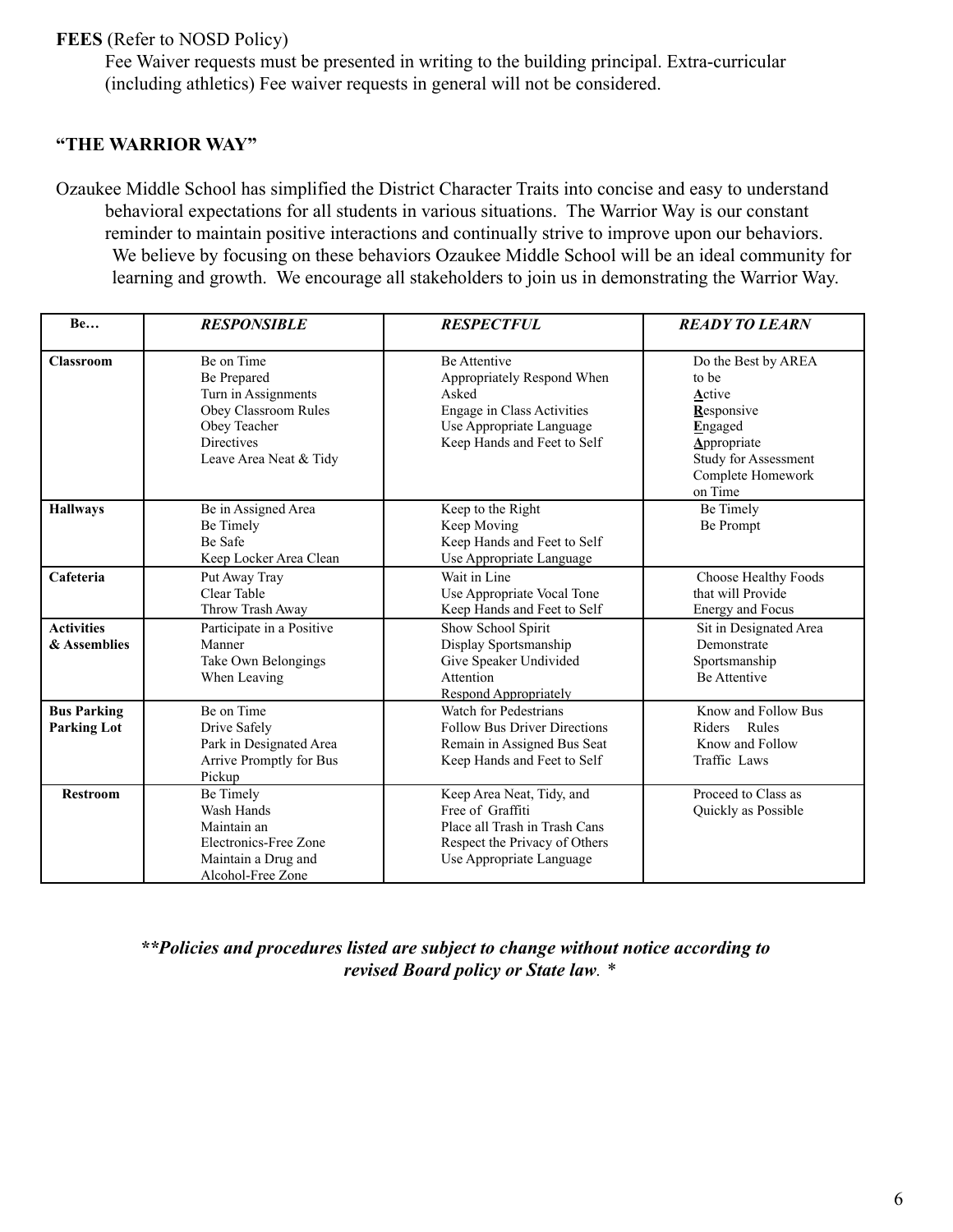# **ATTENDANCE**

#### Reporting Absences

- A parent/guardian must contact the middle school office (692-2463) when their child (ren) is absent from school. The contact must be made the day of the absence (a message can be left if calling outside of school hours). Contact beyond the day of the absence may cause your child (ren) unexcused absence. The reason for the absence should be stated as well as the expected duration of the absence. For absences three (3) days or longer, a doctor's excuse is required. For your child's safety, non-reported absences may be followed up by a call home.
- Compulsory Attendance Laws Students must be in school full time until the end of the semester they become 18, or until they have graduated.
- School Attendance Officer The principal or the principal's designee shall deal with all matters relating to school attendance as defined by Board Policy. The building principal or designee shall determine daily which pupils enrolled in the school are absent from school, and whether that absence is excused.
- Excused Absences Parents may excuse students for a maximum of five (5) absences each "semester" (two terms) for any reason. A student incurs an absence when he/she misses all or any part of a regularly scheduled school day. A partial day is defined as one class period. Neither school sponsored activities nor absences with professional documentation (note from doctor, dentist, etc.) are considered absences. Additional absences may be excused at the discretion of the administration. The student and parent will receive written notification that the student has reached three (3) and five (5) absences as a communication tool; any additional absences may be considered unexcused and will be dealt with under the school discipline policy and state truancy laws. Unexcused absences will deduct from the 5 per term.
- Unexcused Absence A detention will be issued for each unexcused period and is expected to be made up immediately upon the student's return to school. Students must be allowed to complete all major tests or projects missed during unexcused absences.

Anticipated Absence - When students know they will be absent for more than part of a day, they must: Pick up an Advanced Absence form from the middle school office (also available on school website). Have teachers sign the Advanced Absence form for each hour they will be missing; Have the Advanced Absence form signed by a parent/guardian; Turn in the completed Advanced Absence form to the office at least 48 hours prior to the absence; Complete all make-up work as indicated by the teachers.

Habitual Truancy - It is defined as the student being absent from school without an acceptable excuse for part of or all of five (5) or more days on which school is held during a school semester (two terms). Fredonia Village Ordinance states: "No child enrolled in a school located within the Village shall be habitually truant". Students who are habitually truant are subject to citations with monetary fines as well as parent/guardians of the student for contributing to truancy. In addition, truancy will also bring school discipline. The Northern Ozaukee School District Truancy Plan requires parents or guardians to be notified of their child's habitual truancy.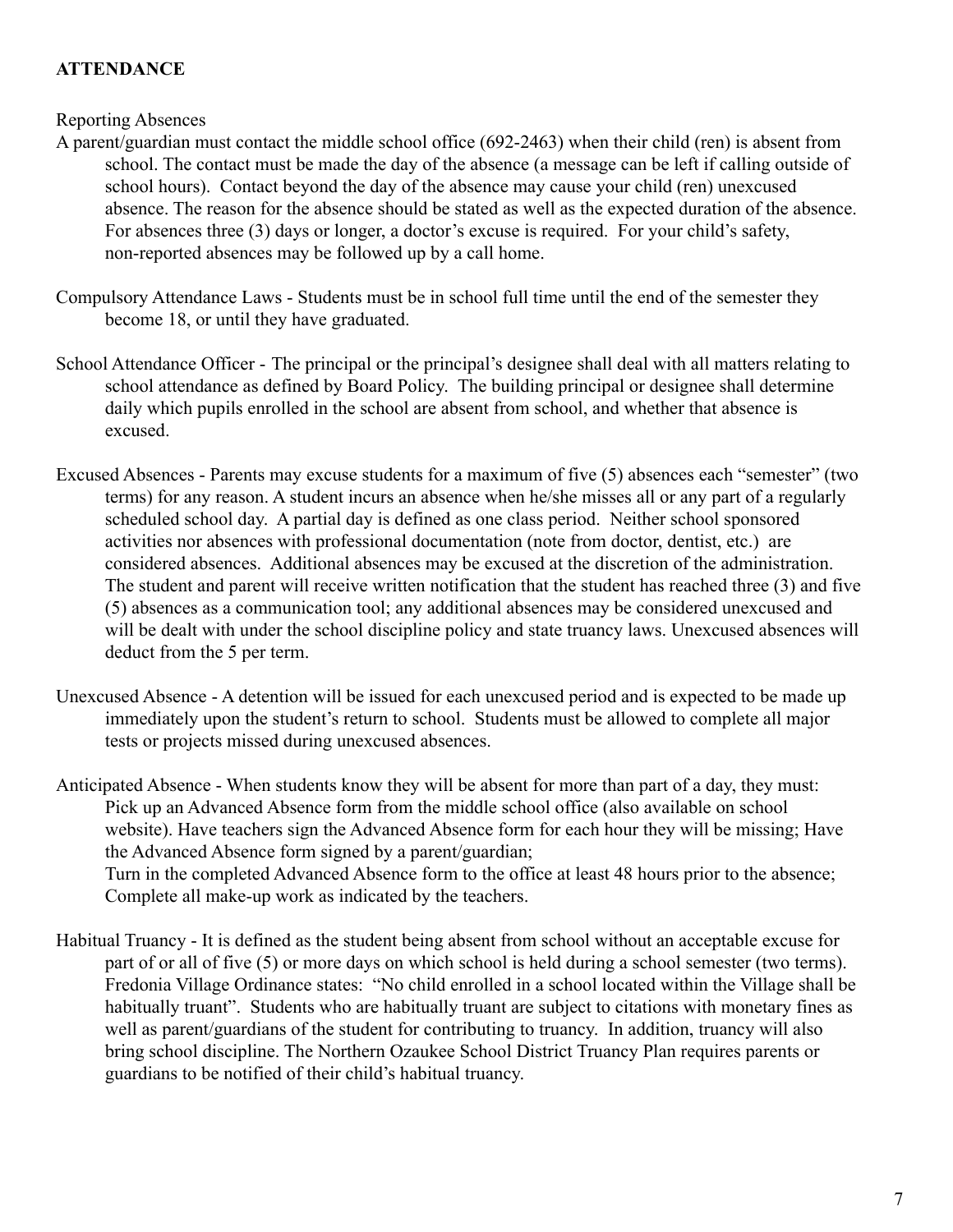#### **Habitual Truancy (continued)**

This notification must include the following:

- A statement of the parent's or guardian's responsibility to cause the child to attend school regularly.
- A request that the parent or guardian meet with the appropriate school personnel to discuss the child's truancy. The date for this meeting must be within five (5) school days after the notice is sent. This date may be extended for five (5) school days with the consent of the parent or guardian. If this meeting is not held within ten (10) school days after the notice is sent, the parent or guardian may be prosecuted for failing to cause the child to attend school regularly and municipal or juvenile court proceedings relating to the child may be initiated without this meeting.
- A statement of the penalties that may be imposed on the parent or guardian if they fail to cause the child to attend school regularly.
- Tardiness Tardiness interferes with instruction and student learning. Students are expected to be on time for classes. Attendance and tardy information becomes a part of a student's permanent record. Students that arrive late to school must report directly to the office to record attendance in school. Students arriving more than fifteen (15) minutes after the designated start time of school will be considered an unexcused absence from their first period class. Students arriving more than five (5) minutes late to all other scheduled class periods will be considered an unexcused absence from those classes (please refer to Unexcused Absences policy).
- After three tardies in a term, all tardies will be considered unexcused and result in the appropriate Honor Level consequence.
- When you are tardy you must have your agenda book signed before you go to class. If you are tardy between classes you should report directly to class. Your classroom teacher will decide on the validity of the reason for the delay. He/she may issue you an infraction for being late.

# **MEDICATION & HEALTH GUIDELINES**

# **ILLNESS OR INJURY**

Report all injuries to your teacher and the office. The following procedures are to be followed in the event you become ill or injured during the school day and are unable to attend your classes:

- Report to the office. If you have left your classroom, you must have a pass from the teacher, or he/she should call the office.
- Your parents will be informed of a serious illness or injury and absence from class when it occurs.

# **PRESCRIPTION MEDICATION**

Prescription medications will be administered in school after the following guidelines have been met:

- Parents will arrange for medication to be administered at home if possible.
- Parents must hand-deliver prescribed medication to the school office. If personal delivery of medication by a parent is not possible, the prescription may be delivered by an adult designated by the parent. The medication will be counted by school staff in the presence of the delivering adult.
- Written consent by the prescribing practitioner and the parent must be on file. No prescription medication will be administered by school personnel unless the Authorization for Prescription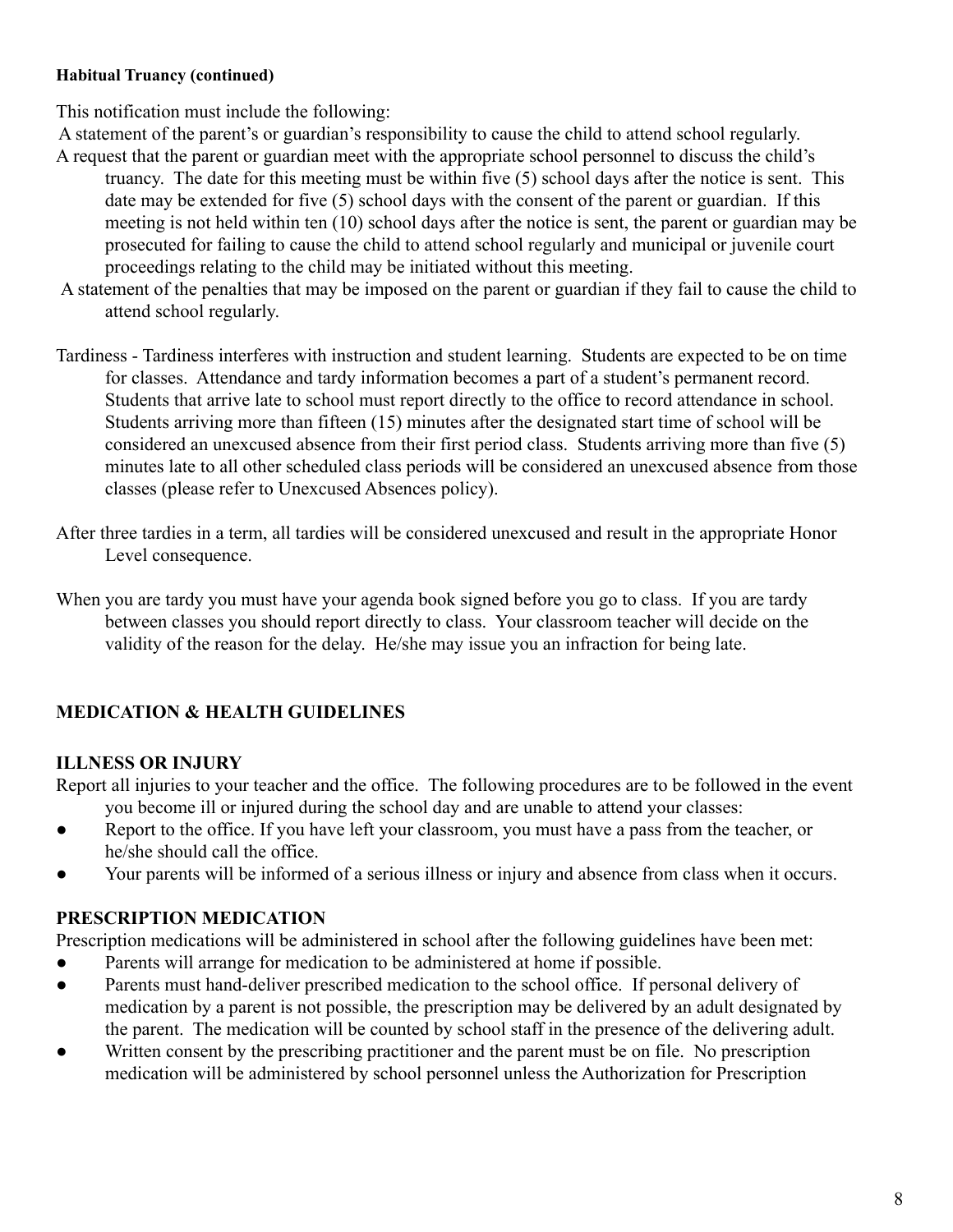# **Medication form is completed with the following:**

- 1. Name of medication
- 2. Dosage to be given
- 3. Time to be given (not morning or a.m., must have specific time such as 8:00 a.m.)
- 4. Signature of parent/guardian signature of prescribing practitioner **(Medication must be delivered in a pharmacy labeled container)**.
- 5. Labels must have the following information printed on the label:
- 6. Child's full name
- 7. Name of drug and dosage
- 8. Time to be given (not morning or a.m., must have specific time such as 8:00 a.m.)
- 9. Prescribing practitioner's name

Parents must arrange to pick up any remaining medication from school at the end of the year, or if a medication changes.

Parents must inform the school nurse or building principal of any changes in the student's condition, diagnosis, or change in medication. Herbal or alternative medications are generally not dispensed in school. However, they may be dispensed following the prescription medication guidelines.

# **OVER-THE-COUNTER MEDICATION**

Over-the-counter (non-prescription) medication can be administered at school with OTC permission consent form on file with the school. Over-the-counter medication must be brought to school in its original manufacturer package and can only be administered in the recommended dosage. If dosing exceeds the recommended dosing then a health care practitioner's consent is required.

# **SELF-CARRY MEDICATION** (Inhalers/Epi-pens)

Students in grades K-12 may self-carry independently if the Self Carry Medication Form is received from the prescribing practitioner and parent/guardian. The medication consent form must be completed indicating the student's level of independence. When a student is not deemed independent, the inhaler will be kept in a secure place by the classroom teacher/staff, taking into consideration the need for emergency access to the medication.

# **STUDENTS HEALTH GUIDELINES**

Students should stay home when they have:

- **Fever greater than 100.4° F**. Return to school 24 hours after fever has resolved without the use of fever reducing medication (Tylenol, Ibuprofen).Vomiting and/or diarrhea – Return 24 hours after the last occurrence. Rash – with fever or that is open and draining. Contagious Disease ("strep" throat, impetigo, bacterial pink eye) - Return 24 hours after antibiotic treatment has started. Nuisance Diseases (head lice, scabies, ringworm) – Return after treatment has started.
- If a child has a communicable disease/condition, the parent/guardian must notify the school office (nurse or secretary). After the child has been isolated or has received treatment for the necessary period of time (not less than 24 hours) they may return to school without any special permission from the health practitioner. In certain circumstances, the principal or designee, in consultation with the school nurse, may determine when a student who has been excused from school attendance may be readmitted.
- Injuries All injuries, even of a minor nature, must be reported to the office by the injured person or an adult supervisor as soon as possible, but not later than the end of the next regular school day.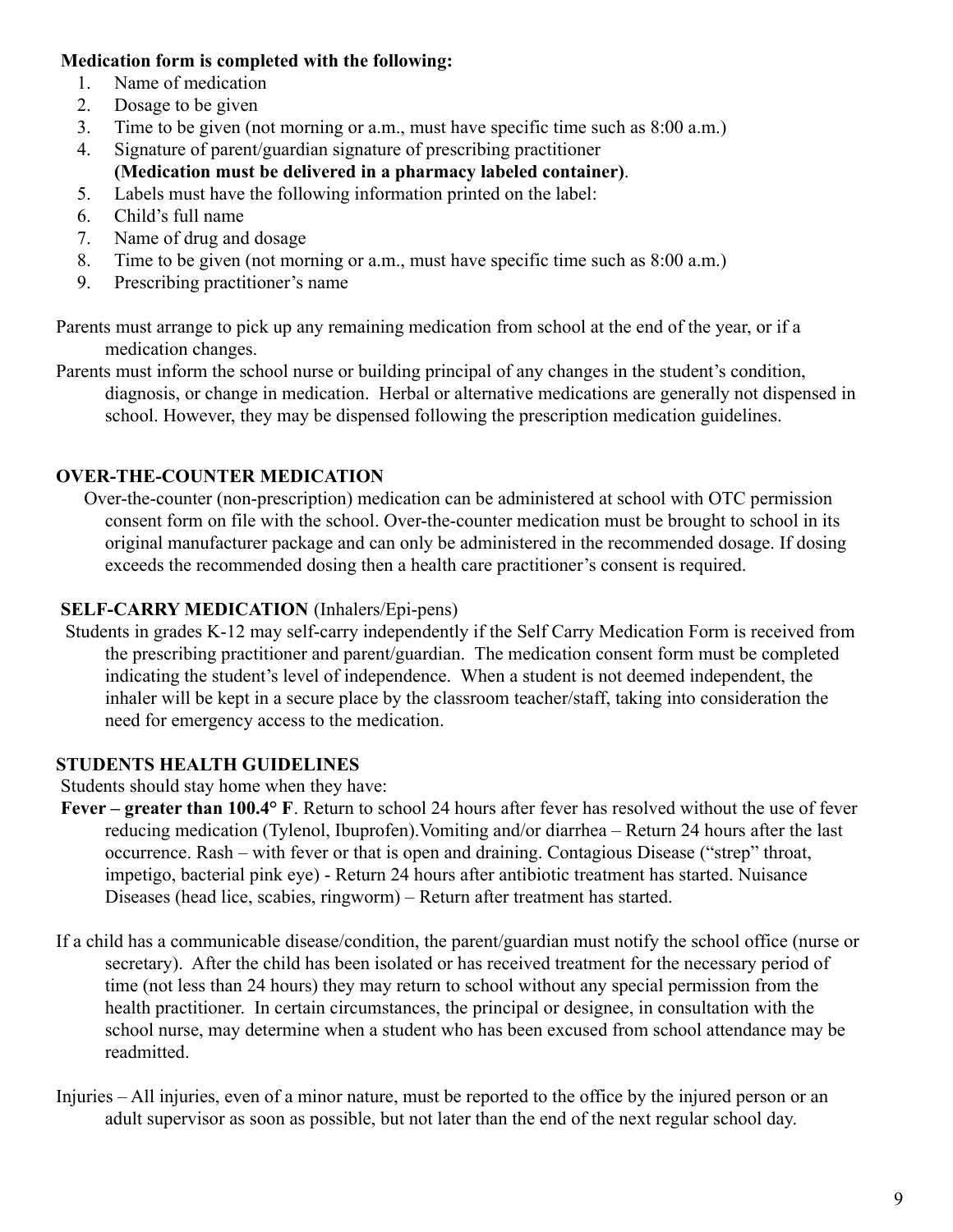#### **IMMUNIZATION REQUIREMENTS**

Wisconsin stats s.252.04 requires students through grade 12 to be immunized according to their age/grade requirements by the  $30<sup>th</sup>$  day of the school year. Schools are required to keep student immunization records and review annually the immunization law. When a student does not meet the requirements of the law parents/guardians are notified by Legal Notice. If a student is unable to receive immunization for medical, religious or personal conviction reasons a waiver must be signed and given to the school.

Student Insurance Coverage – The school district does not provide student insurance coverage for accidents or injuries that occur during the school day. You may purchase individual coverage through the school for those injuries, or may use your family health insurance. No claims will be paid by the school district.

# **INTERVIEWS AND SEARCHES BY SCHOOL PERSONNEL** (Refer to NOSD Policy)

- Occasionally, administration may find it necessary to call the Police Department for assistance in handling a student who is out of control or has broken a law. Law enforcement may search your locker if they have a warrant or "reasonable suspicion" that you have unlawful items in your locker.
- Police are permitted to interview you in school without your parent's consent. However, law enforcement will inform them of the interview. You have the same rights you would have outside of the school. You may remain silent if you so desire, but have the responsibility to cooperate with police.
- An officer of the law may take you from the school only if the officer has a subpoena, a warrant for arrest, or an order for civil arrest. Administration may notify your parent(s)/guardian that you are being removed from school.

# **LOCKERS AND PROPERTY** (Refer to NOSD Policy)

- Lockers A locker is assigned to each student at the beginning of each school year. Locks are issued when students enter middle school and will be collected at the end of the year for safe-keeping.
- Do not share your combination with anyone, even your best friend. Do not share lockers, and make sure your lock is on all the time. Do not put your lock in your locker or set the combination to the last number.
- Students who do not lock their lockers will receive an infraction: If you lose the lock a replacement lock will cost \$8.00. If valuable items must be brought to school, bring them to the office for safe-keeping. Any item that can be considered dangerous or may constitute a threat to the health and safety of students should not be brought into the school or put in any locker in the middle school building. The middle school administration reserves the right to open and search any locker at any time for these items. Students using personal locks will have the locks removed at any time according to the discretion of the administration.
- Graffiti: It is a student's responsibility to keep their locker clean. Tape is not allowed in lockers; magnets and sticky putty are suggested. Even if you are not responsible for writing on your locker, it is your responsibility to clean it off. Please report any vandalism to the middle office as soon as possible.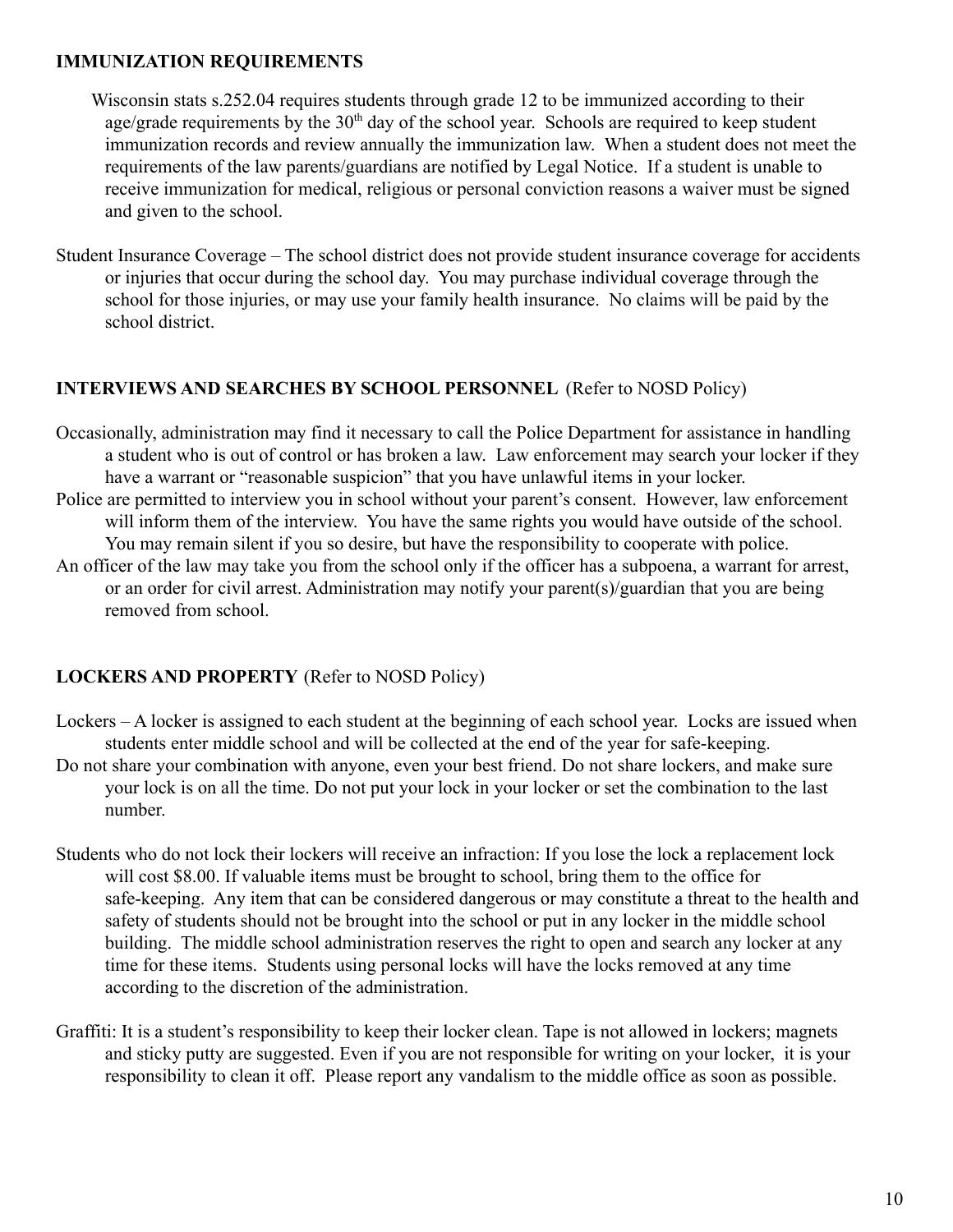- Locker Search by School Personnel: School lockers are the property of the Northern Ozaukee School District and are provided for the convenience of students. Students should not share lockers with friends and should not let others know their combinations. At no time does the Northern Ozaukee School District relinquish its exclusive control of lockers provided for the convenience of students. Periodic general inspections of lockers may be conducted by school authorities for any reason at any time, without notice, without student consent, and without a search warrant. If your locker is damaged in any way during the school year, report this damage immediately to the office.
- If damage is not reported, the student to whom the locker was assigned will be held accountable. Students should not put anything in their locker or carry anything in their possession that they would not want the police to know about. Discovery of illegal materials may result in suspension and/or referral to appropriate authorities.

# **DRESS AND GROOMING** (Refer to NOSD Policy)

- The school environment is not the appropriate place to be concerned about the latest "fashion" statements. The school environment is focused on learning. Therefore, some dress that is acceptable outside of school may not be appropriate for the school setting.
- Clothing displaying messages that may be offensive or embarrassing (pictures/words of profanity, sexual references) to any student or staff member, is infringing on their right to a safe, comfortable environment conducive to learning, are prohibited. Shirts that advertise firearms, alcohol, tobacco, or any other drugs will not be allowed in school.
- Students must be fully dressed at all times, including shoes. Additionally, undergarments must be covered. Garments that expose the midriff or bare shoulders, crop tops, tank tops and t-shirts with no sleeves, cut offs and extremely short shorts, are deemed inappropriate for a school environment. Pants that do not stay up on the waist and expose undergarments are not acceptable dress.
- Any student dress that is disruptive to the educational environment or makes any school stakeholder uncomfortable, as determined by the administration and/or staff, will require students to remedy the clothing situation immediately. Failure to remedy the situation immediately will be considered insubordination with appropriate consequences including an out of school suspension.
- If necessary, the student will be asked to go home to change attire and the time away from school will count as an unexcused absence. In addition, students will not be allowed to wear any head coverings during the school day including hats, bandanas, or hoods. Students are expected to wear footwear at all times.

# **ANTI-BULLYING POLICY, REPORTING**

- The NOSD Board of Education supports an educational environment that is free of harassment of any form. Students, employees and visitors are prohibited from engaging in any form of harassment or intimidation, either actual or threatened, toward students. It is the responsibility of administrators, staff members, and all students to prevent harassment from occurring.
- Harassment means any action designed to insult, degrade, or stereotype any person or group because of sex, sexual orientation, race, national origin, ancestry, color, creed, religion, pregnancy, marital or parental status, or physical, mental, emotional or learning disability.
- Procedure for reporting: Students who believe they have been subjected to harassment or any parent(s)/guardian(s) who believe their student has been subjected to harassment should report the incident(s) to the building principal/designee. Employees shall report observed incidents of harassment to the administration. Third party witnesses are strongly urged to report observed incidents of harassment to the administration. Every effort will be made, when requested, to maintain the confidentiality of witness identity unless the witness is requested to testify in a hearing.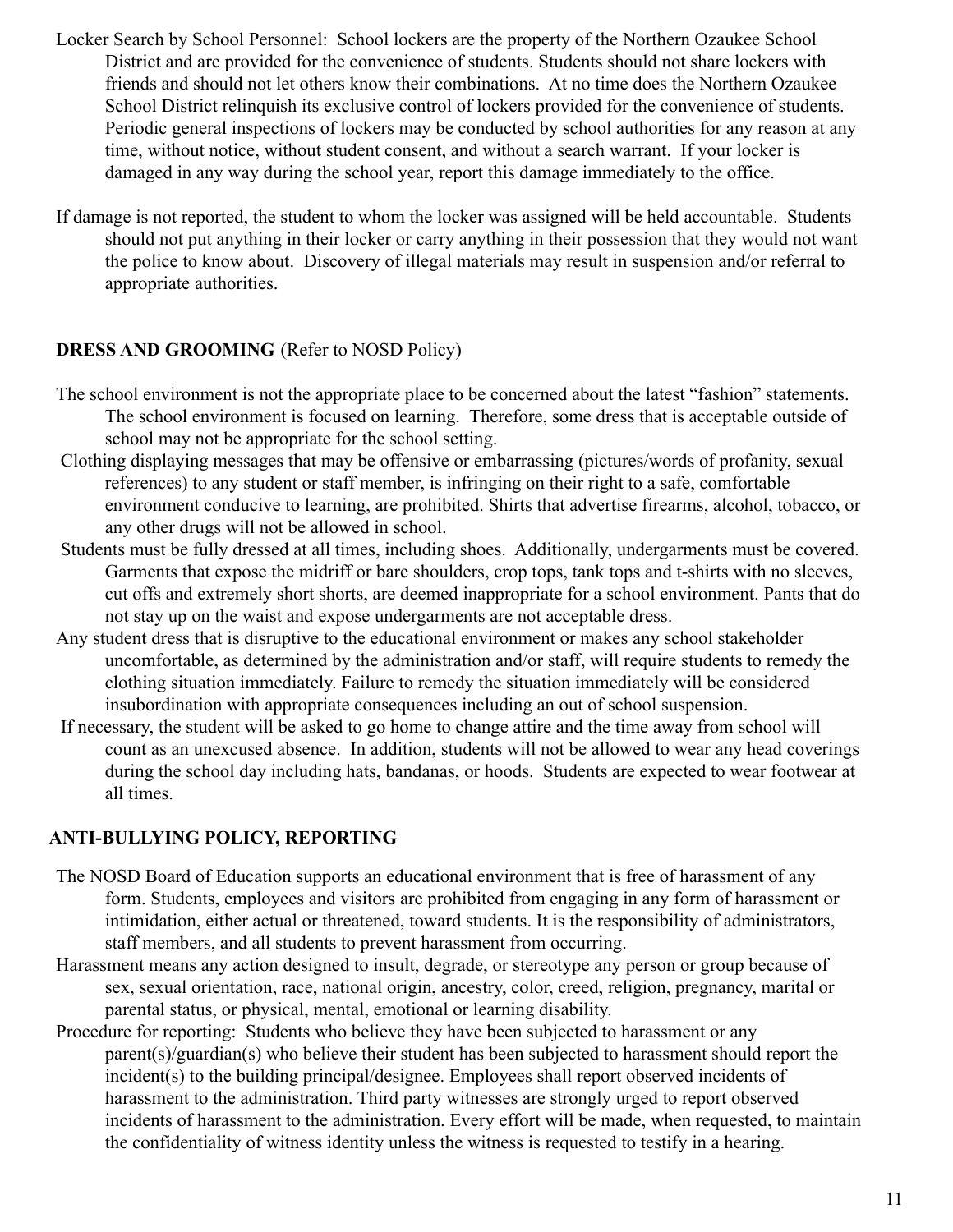# **STUDENT ANTI-HARASSMENT POLICY**

- It is the policy of the Board of Education to maintain an educational environment that is free from all forms of harassment, including sexual harassment. This commitment applies to all District operations, programs, and activities. All students, administrators, teachers, staff, and all other school personnel share responsibility for avoiding, discouraging, and reporting any form of harassment. This policy applies to conduct occurring in any manner or setting over which the Board can exercise control, including on school property, or at another location if such conduct occurs during an activity sponsored by the Board. District Compliance Officers
- Harassment means any threatening, insulting, or dehumanizing gesture, use of data or computer software, or written, verbal or physical conduct directed against a student based on one or more of the student's Protected Characteristics that:

places a student in reasonable fear of harm to his/her person or damage to his/her property; has the effect of substantially interfering with a student's educational performance, opportunities, or benefits; or has the effect of substantially disrupting the orderly operation of a school.

Reporting procedures are as follows:

- 1. Any student who believes s/he has been the victim of harassment prohibited under this policy will be encouraged to report the alleged harassment to any District employee, such as a teacher, administrator or other employee.
- 2. Any parent of a student who believes the student has been the victim of harassment prohibited under this policy is encouraged to report the alleged harassment to the student's teacher, building administrator or District Administrator.
- 3. Teachers, administrators, and other school officials who have knowledge or received notice that a student has or may have been the victim of harassment prohibited under this policy shall immediately report the alleged harassment to the Compliance Officer and the building principal or District Administrator.
- 4. Any other person with knowledge or belief that a student has or may have been the victim of harassment prohibited by this policy shall be encouraged to immediately report the alleged acts to any District employee, such as a teacher, administrator or other employee.
- 5. The reporting party or complainant shall be encouraged to use a report form available from the principal of each building or available from the District office, but oral reports shall be considered complaints as well. Use of formal reporting forms shall not be mandated. However, all oral complaints shall be reduced to writing.
- 6. To provide individuals with options for reporting harassment to an individual of the gender with which they feel most comfortable, each school's building principal shall be advised to designate both a male and a female Complaint Coordinator for receiving reports of harassment prohibited by this policy. At least one (1) Complaint Coordinator or other individual shall be available outside regular school hours to address complaints of harassment that may require immediate attention.

# **STUDENT MISCONDUCT**

The school board has adopted policies about the conduct they expect from students and conduct they will not accept. Honor Level lists most of the acceptable behavior expected by the school board. You are expected to use appropriate language and not use gestures that are inappropriate. You are expected to act in a safe manner; come to school and class on time; and respect materials, other students, and adults. If your behavior prevents others from learning, consequences will occur through Honor Level or administrative action. If you behave in this way, the school board has given us the authority to remove you from class and decide on a different placement other than the regular class.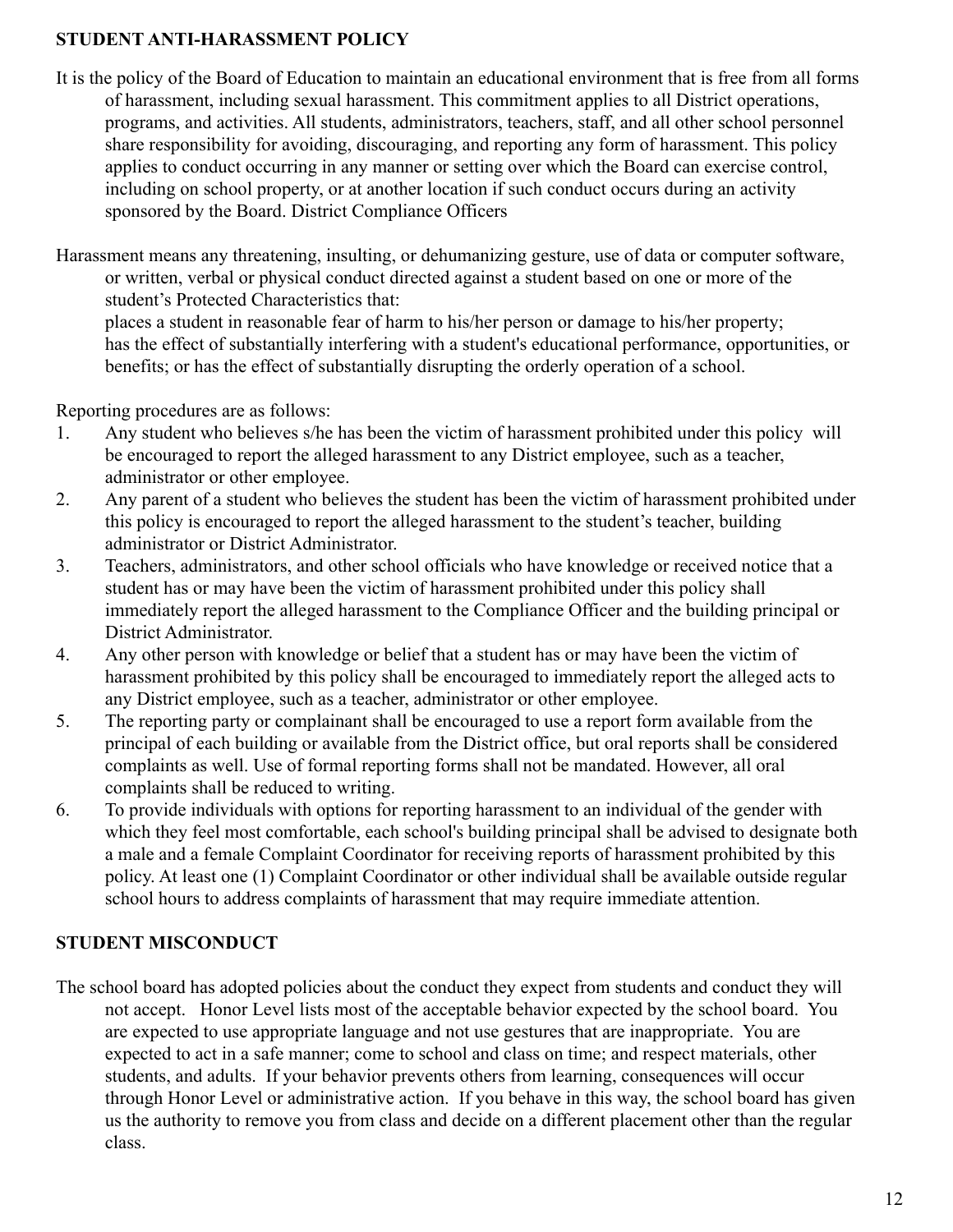Any student at Ozaukee Middle School should feel safe and not harassed or intimidated. You are expected to act and speak respectfully to everyone. Racial comments, sexual comments, and/or drawings or gestures will not be tolerated. Hazing or humiliating, intimidating, or threatening another student emotionally or physically could result in a loss of privileges, suspension, law enforcement involvement, and/or a referral to the school board for disciplinary action. If you violate this rule, your parents and the proper authorities will be notified immediately.

# **PARENT-TEACHER CONFERENCES**

Conferences are a mutual responsibility of the student, parent/guardian and teacher. When students, parents and teachers work together, the potential success of each individual student increases dramatically. Conferences will be scheduled during the school year, see calendar for specific dates. Parents and teachers are encouraged to have conferences as needed. Many times this may be in the form of a telephone call or through email. Parents should not hesitate to call or email the school (specifically the teacher) for information concerning student progress.

# <span id="page-12-0"></span>**HONOR LEVEL**

- Honor Level Honor Level is the expectations we have of responsible, courteous student behavior. In every situation, you have choices to make – to do what is right or not. Sometimes, students need a reminder or guidance to make the responsible choice. With Honor Level, you always have a chance to change inappropriate behavior. After 14 days from your latest infraction(s), you start with a "clean slate." The first one-point organization infraction per trimester will not be entered into the system. Your infractions are recorded in a computer program.
- The computer keeps track of the number and kind of infractions you receive and the consequences you owe. The system has four levels.
- Honor Level One Students have received no more than 2 infraction points in the last 14 calendar days. Honor Level One students may participate in all school privileges and incentives or other activities. Students must have attended school the day of the incentive to participate in it.
- Honor Level Two- Students have up to 10 infraction points in the last 14 calendar days. Students on Honor Level Two have all of the regular privileges in school; however, may not participate in any of the incentive activities. They may attend regular school activities, extra-curricular events, field trips, and assemblies.
- Honor Level Three Students have accumulated between 11 and 20 infraction points in the last 14 calendar days. Students on Honor Level Three may not participate in extra-curricular activities including incentives or activity nights. If a student is on an athletic team, they may practice with the team, but not play in the game. They may or may not be allowed to attend field trips and assemblies, at the discretion of teachers.
- Honor Level Four Students have accumulated 21 infraction points in the last 14 calendar days. Students on Honor Level Four may not participate in extracurricular activities including incentives or activity nights. If a student is on an athletic team, they may not practice with the team or play in the game. They will not be allowed to attend field trips or assemblies.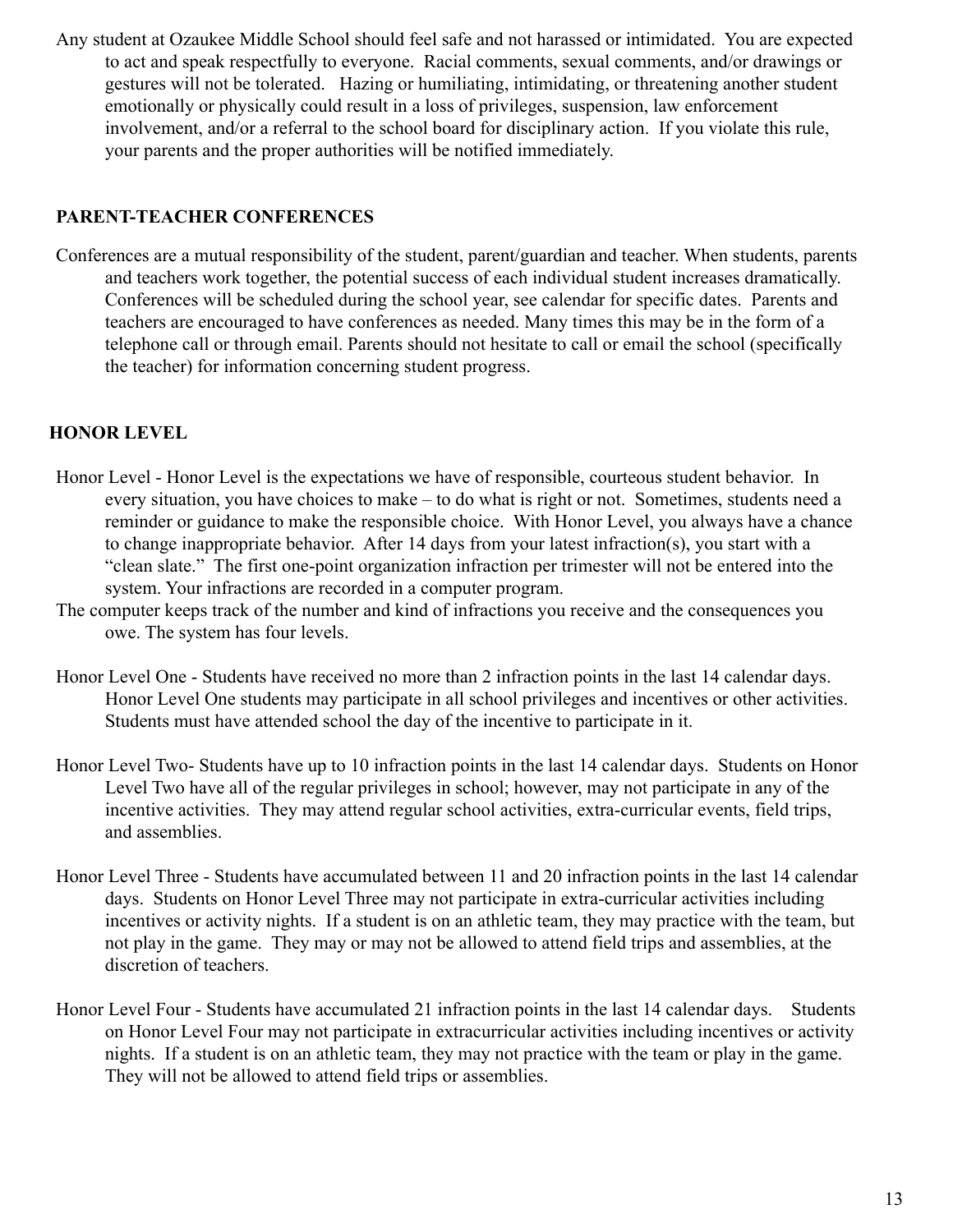# **HONOR LEVEL EXPECTATIONS**

#### ORGANIZATION EXPECTATIONS – ONE POINT

- A. Arrive to school and class on time
- B. Come prepared to class

Materials, Homework Reading book (SSR) Agenda notebook

- C. Return materials from home
- D. Chromebook charged

#### SCHOOL AND CLASSROOM RULES – THREE POINTS

- E. Move and act in a safe manner while on the campus
- F. Follow directions and school and classroom rules
- G. Follow lunchtime / after school procedures and expectations
- H. Come to school and class on time (repeatedly tardy)

#### RESPECT, COURTESY & KINDNESS - FIVE POINTS

- I. Use appropriate language
- J. Treat property with respect
- K. Treat peers with respect, courtesy, and kindness
- L. Treat adults with respect, courtesy, and kindness
- M. Settle conflict appropriately
- N. Use electronic devices appropriately
- O. No Show After School / Detention / Recess

Honor Level is determined daily according to the student discipline record for the last 14 days. Students who have received an infraction will have their parents/guardians notified by the teacher and will be confirmed with the student the next school day. Students are also notified the day they return to Honor Level One. Students on Honor Level Three and Honor Level Four confer with the principal/designee to identify areas of concern and create a plan for improvement. Parents may be requested to participate in this meeting prior to the student 14 day reset period beginning.

If a student believes an infraction was given without cause, they may appeal it to the individual from whom it was given. They may do so on their own or with the principal. The infraction may be removed only by the person who issued it, or it will remain.

#### **Progressive Stages of Consequences**

This program uses several stages of consequences. As a student moves from level to level, the disciplinary action taken by the school becomes more serious. Students are responsible to report to the assigned consequence. If they fail to report to the assigned consequence, the student receives five points and is assigned the next level of consequence. Parents may request an Honor Level report at any time by contacting the middle school office.

| 3 - Recess and Lunch detentions |
|---------------------------------|
|                                 |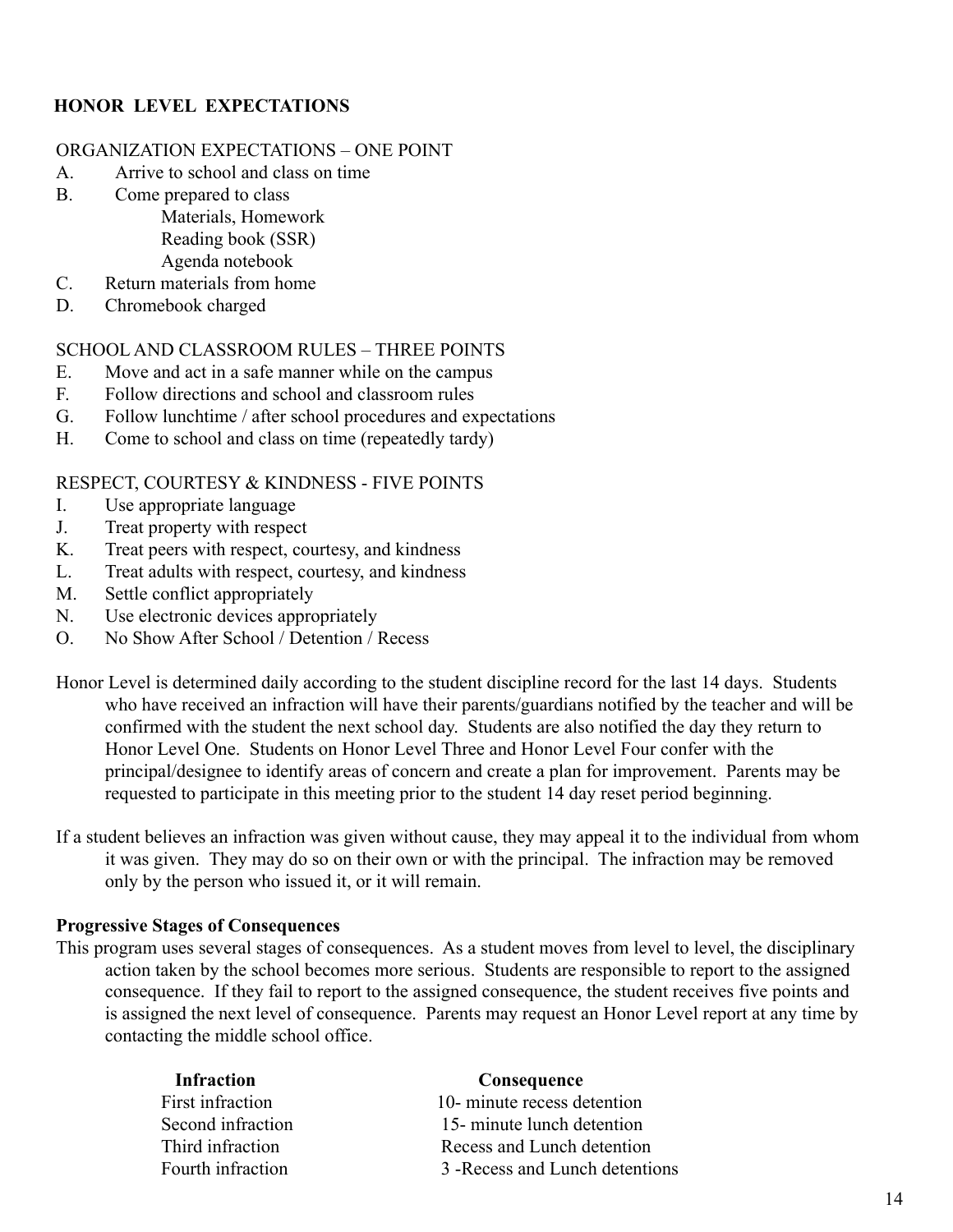| Fifth infraction       | 1 day in-school suspension   |
|------------------------|------------------------------|
| Sixth infraction       | 2 days in-school suspension  |
| Subsequent infractions | <b>Administrative Action</b> |

- Students, who report to lunch detentions, will bring their lunch with them. Students who have earned in-school suspensions must complete all of their assigned schoolwork for the day while they are in suspension unless directed otherwise by administration.
- There may be instances where administrative action is necessary. In these cases, administrative action supersedes the Honor Level.

#### **OMS ACTIVITY CODE**

If you are in any activities at school, including school-sponsored sports, you must follow the activity code and consequences will carry over to the next school year.

#### **Training Rules**

- No use or possession of tobacco/nicotine in any form. No use or possession of alcoholic beverages, athletic supplements, shakes, bars, performance drinks, look alike products or other non-prescription controlled substances.
- General conduct in and out of school shall be such as to bring no discredit to the student, their parents, school, or team.
- Students must travel to and from out-of-town contests with the team except by parent permission.
- Students who are on Honor Level 3 are eligible to practice with the team but not to play in a game.

Students on Honor Level 4 may not practice with the team or play in the game. Students on Honor Level 3 or Honor Level 4 will not be allowed at after school activities including athletic events.

#### **Violations**

- Training rule violations must be reported in writing to the principal, athletic director, or advisor within one month of the violation. The written report should indicate the nature, date, and time (if appropriate) of the violation, and should be signed by the person reporting the violation.
- Information from law enforcement authorities shall be accepted at any time. The accuser shall be willing to appear before the accused if requested to do so by the athletic director or principal.
- The principal, athletic director or advisor shall investigate any reported violation. Any investigation shall include an opportunity for the accused student to respond to the principal concerning the alleged charge prior to any disciplinary action.
- The principal will determine whether the violation report warrants disciplinary action and will inform the student of any penalty assessed.

#### **Penalties**

Training rules 1 and 2, first offense: Two-game/activity suspension and, if involving alcohol or other drugs, enrollment in the SAIL (Secondary Alcohol Intervention Linkage) program is mandatory.

Training rules 3 and 4: Penalty for violation of rules 3 and 4 shall be determined by the head coach, advisor, principal, and the athletic director, and may include removal from the team or activity group.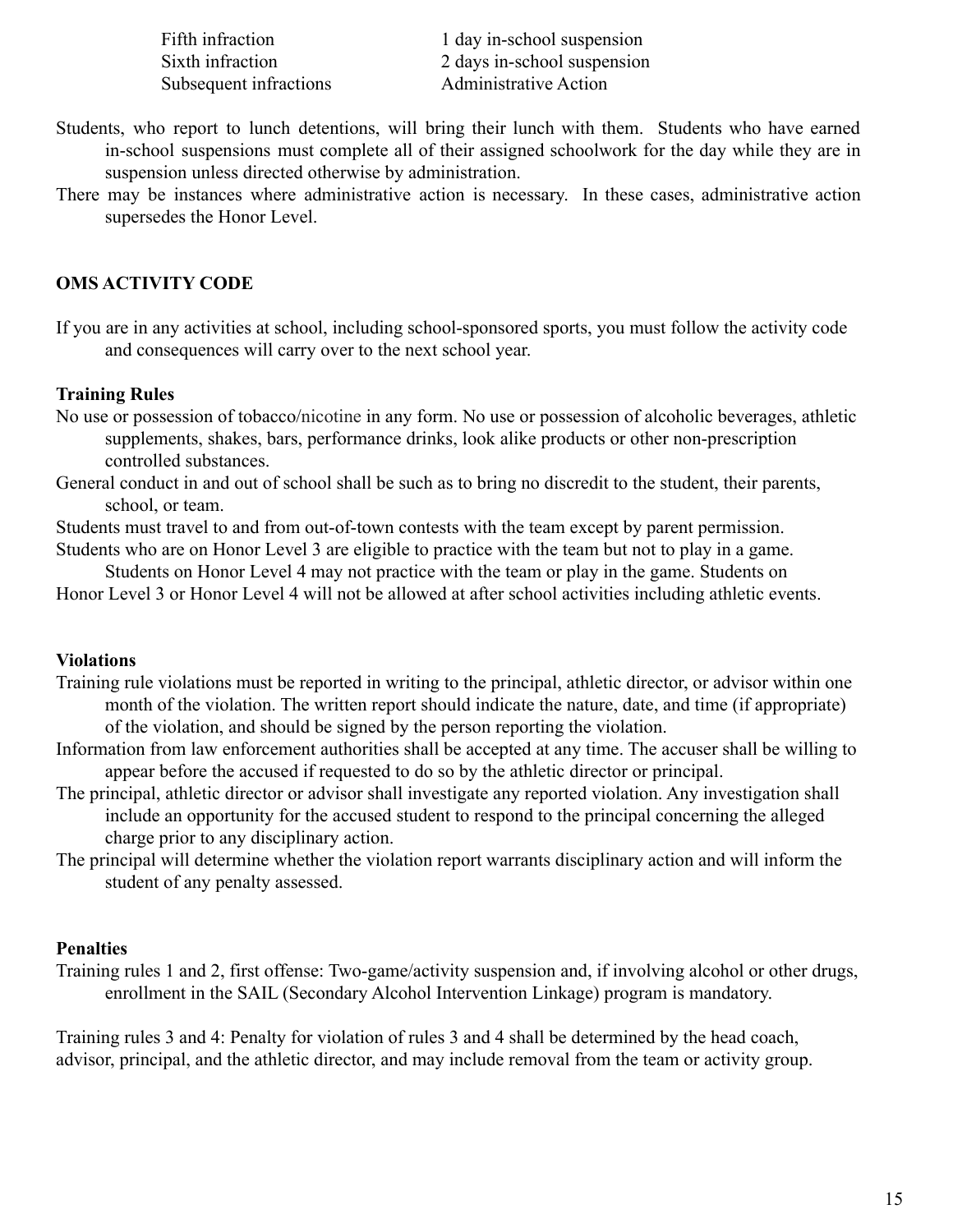## *Subsequent offense(s):*

A second offense will result in doubling of the penalty listed under the first offense, plus participation in an AODA program or continuing support group.

A third offense will result in suspension from extracurricular activities for one full calendar year.

#### **Attendance**

In order to participate in a game or practice, an athlete must be in school during the entire school day, unless a medical excuse is provided. Any detentions or similar behavioral consequences must be served before participating in the extra - curricular activity for that given day.

## **Extra - Curricular Activity Council**

### **Appeal Process**

- The student and/or parent or legal guardian may file an appeal in writing within five (5) school days of the date of receipt of the notice of the consequences from the District. The building principal shall schedule an appeal hearing to be held as soon as practical. The appeal shall be heard by an appeals committee designated by the principal, which shall consist of three faculty members who do not represent the program(s) in which the student participates.
- A ruling by the appeals committee shall be announced orally at the conclusion of the hearing, and confirmed in writing to the student and parent or legal guardian.
- The student and/or parent or legal guardian may file an appeal in writing within five (5) school days of the appeals committee's decision to the District Administrator. The District Administrator will render a final decision within five (5) school days.

# **Scholastic Eligibility**

- Students have a responsibility to demonstrate proficiency as a student and as a member of the Ozaukee Middle School community.
- Students must be at least at the Basic (terminology may change) grade level standards and have all assignments, tests, and projects completed in order to participate in extracurricular activities.
- Exceptions can only be made if the teacher indicates in writing that enough effort is being made to warrant participation. The athletic director obtains teacher signatures directly from the teaching staff on a weekly basis. If this criteria is not met, the student forfeits his/her opportunity to participate in any of the sporting event games or extra - curricular activities for that given week; however, the student will be afforded the opportunity to continue practicing with the squad or group for that given week.

# **SCHOOLACTIVITY NIGHTS**

- Student activity nights are set throughout the school year for students to enjoy. Sixth, seventh and eighth grade activity nights will be held from 5:00 to 7:00pm. Activities require teacher/staff and parent supervision. Activity nights may be scheduled two weeks in advance.
- You may participate in the activity only if you have attended school the entire day. You must also be on Honor Level 1.

Only students from Ozaukee Middle School may attend these evenings unless written approval from the principal is given.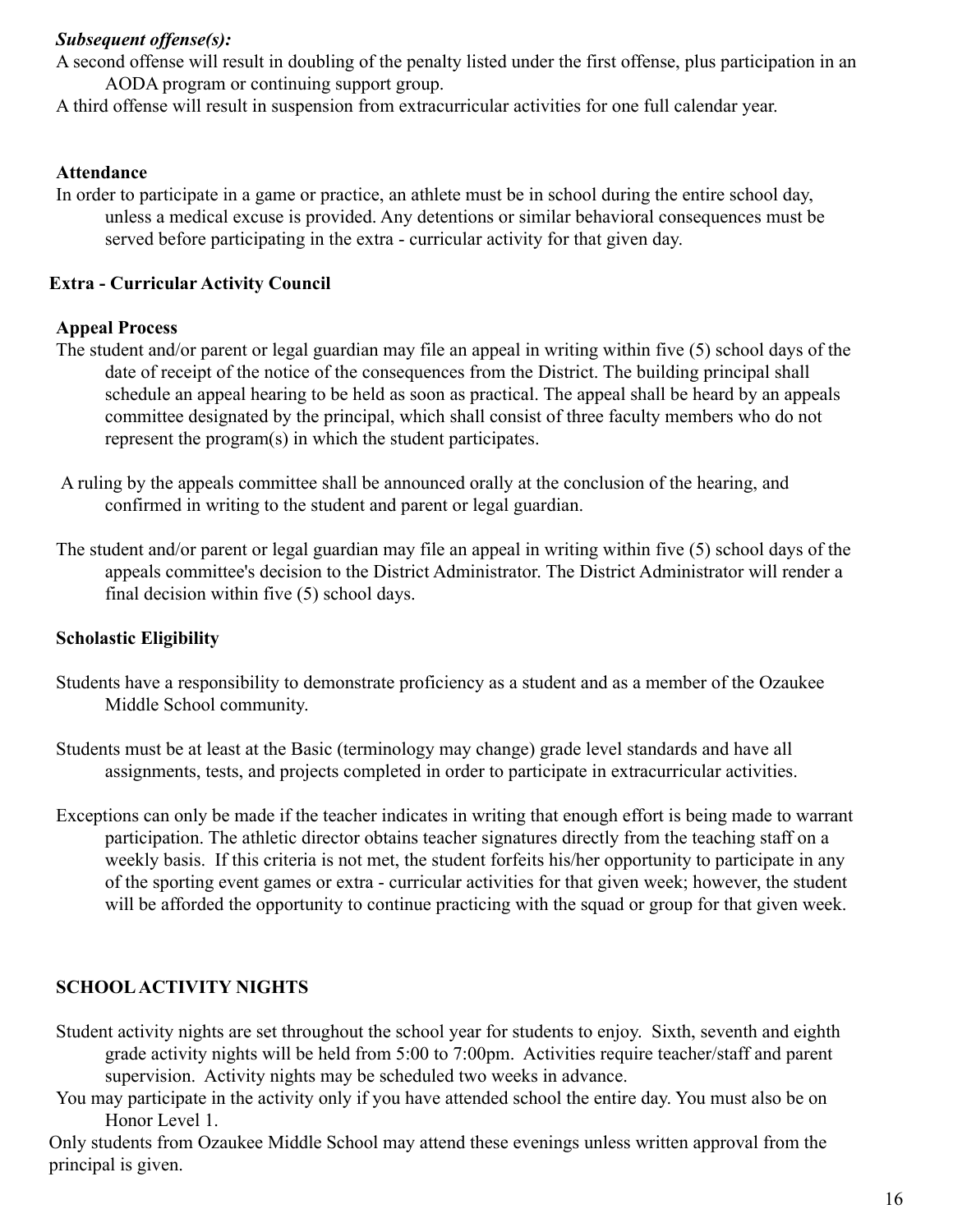#### **Student & Fan Expectations at Extracurricular Events**

- Stay in the designated activity area. During athletic events, this is the gym.
- During activity nights, it may be the gym and/or designated rooms.
- Food and beverages are not allowed in the gym. Throw away your trash.
- Students may go to their lockers on the way out of the building on their way home.
- Once you have left the building, you are not permitted back in, and your parents/guardians will be called.
- Arrange a ride home immediately following the events: athletic events by 6:15p.m. and activity nights by 7:00pm.
- Speak respectfully, without vulgar language and unnecessary yelling and screaming.
- Use good sportsmanship. Support your team without criticizing the other team.
- Treat everyone with courtesy, respect and dignity.
- NO "horseplay" be safe and responsible.

*Bullying, whether it is physical, sexual or verbal WILL NOT BE TOLERATED.*

# **PERSONAL ELECTRONIC DEVICES** (Refer to NOSD Policy)

- Students may use electronic devices including, but not limited to, cell phones, IPod or MP3, etc. before school, after school, or with the permission of staff members. Parents, please refrain from texting and calling your child during the school day.
- If you have an emergency please contact them through the school phone. Phone calls should be made in the OMS office with either personal device or school phone.
- Each classroom has a designated place for electronic devices. Students should turn off and place technology where the teachers designate it as acceptable.
- Students are not allowed to take pictures or videos of peers without permission from staff.
- If the electronic device is used by a student without administrative and/or staff approval, the student will be asked to hand over the device to the administration and/or staff member and the device will be kept in the middle school office for the remainder of the school day for the first offense at which time it will be returned to the student at the end of the school day.

Students who use their cell phone to harass others will not be allowed to bring a phone to school.

If he/she violates this expectation, an out of school suspension will result in insubordination.

- **Upon the second offense**, the device will be turned into the office and kept secured in the middle school office for up to 5 days at which time it will be returned to the student or it will be returned to the parent/guardian immediately if the parent/guardian personally comes to the school to pick it up. In addition, the student may be assigned disciplinary consequences for insubordination.
- **A third offense** will result in the electronic device being confiscated and kept in the middle school office and returned only to the parent/guardian.
- In addition, the student may be required to turn his or her cell phone into the office immediately at the beginning of the school day for a time to be determined by the administration to be picked up at the end of the school day OR a written letter from the parent stating the student is no longer in possession of the phone during school hours over this time period.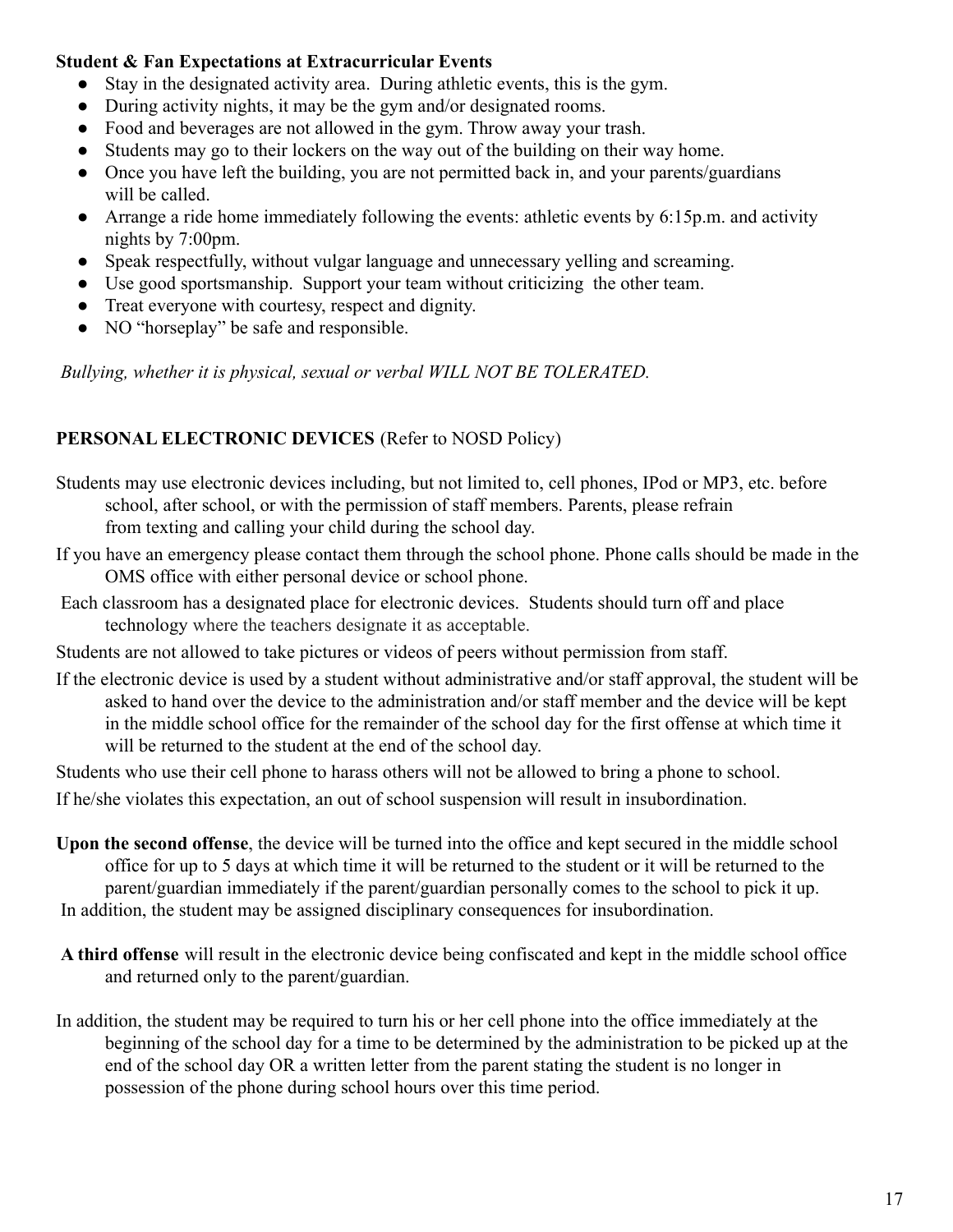- In addition, students may be assigned disciplinary consequences as determined appropriate by the administration/designee.
- *Students are strongly encouraged to keep electronic devices in their locker, or home to avoid these consequences.*

# **Failure to follow the cell phone policy will result in:**

Confiscation of cell phones by staff. Staff will turn the phone over to administration as soon as possible. Students refusing to turn over cell phones to staff or administration may be out of school suspended immediately for up to 3 school days.

> *The district will not be responsible for lost or broken phones. \*These policies include any technology that may be used for texting\**

# **SCHOOL OWNED TECHNOLOGY** (Refer to NOSD Policy)

Ozaukee Middle School has many pieces of technology available for student use. Some items such as student issued chromebook (with charging cord) and google suite are directly linked to an individual student. Students are responsible for all technology assigned to them.

Within the first two weeks students will be issued a chromebook (providing parent and student have signed and returned the chromebook agreement).

Some Responsibilities regarding student issued technology.

- Don't share your password with anyone
- Keep your chromebook charged and in good working order
- If technology is not working properly please turn in to help desk (located in OMS/OHS library)
- If damage occurs, let the office know immediately (damage will result in fines)
- If you forgot, lost or didn't charge your chromebook, there are loaners you can check out from the library.

\*\*Students will not use technology to bully or harass.\*\*

The Northern Ozaukee School District uses GoGuardian and IBoss to monitor electronic history.

Disciplinary action will occur if a student is found to have inappropriately used the technology (ex. searches, youtube, email/messaging...)

Discipline Action may include:

- 1. 1-4 week technology probation
- 2. Loss of opportunity for home use
- 3. Loss of personal chromebook (library loaner available)
- 4. Paper Only No technology available
- 5. Honor Level Infraction
- 6. Suspension
- 7. Expulsion

The Family is responsible for any lost or stolen devices. Parents and students are required to read and sign this policy before a student is issued a chromebook. More detailed information can be found in the Northern Ozaukee Acceptable Use Policy.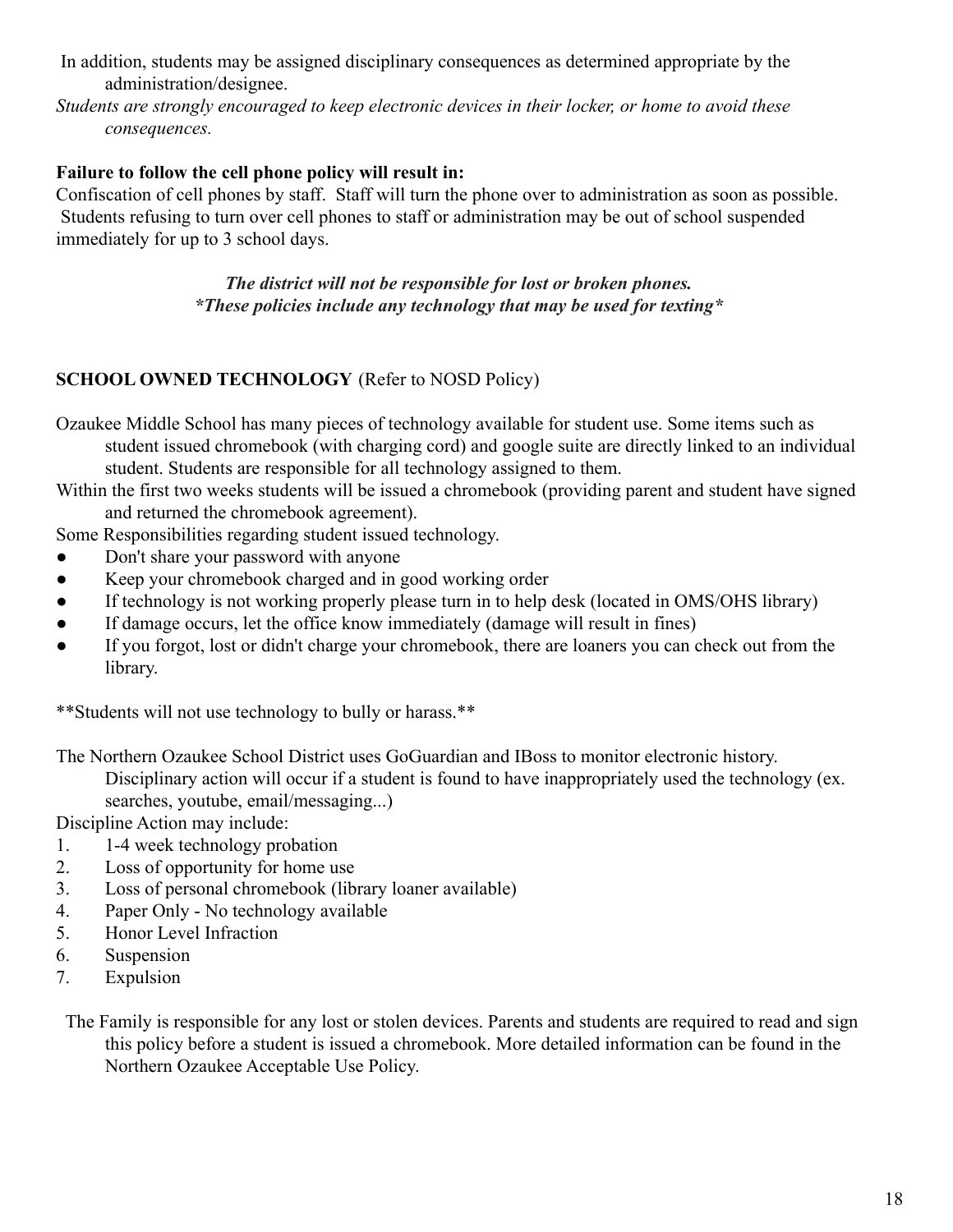## **FOOD SERVICE**

## **SCHOOL LUNCH PROGRAM (Per Board policy)**

The Board of education has provided facilities for the preparation and sale of lunches for all of the schools. The school lunch program shall be available to all students of NOSD. The program will include the organization and facilities for students to bring a lunch or purchase a hot lunch through the state/federally supported lunch program. All food will be prepared and distributed from the central kitchen located in the cafeteria by Taher Food Service. In addition to serving as the main preparation kitchen for the district, i is the designated receiving station for all federal foods. Applications for free or reduced meals are provided by the district through the Department of Public Instruction rules and regulation

# **DEBIT BREAKFAST/LUNCH PROGRAM**

The Northern Ozaukee School District uses a family-based debit account system. Family lunch account deposits are accepted and entered by the Food Service Department or may be made online on the NOSD website under the Food Service tab. Students that participate in the hot lunch program should follow these procedures:

- Payments can be placed in the deposit box, which is available outside the commons area. Be sure to have the student names and family name on the envelope that you turn in. Checks should be made payable to **Northern Ozaukee School District**
- A family will be permitted to deplete the breakfast/ lunch account to a negative \$5.00 balance.
- Peanut butter and jelly sandwiches will be offered to students whose balances are negative below an acceptable level.
- Any graduating seniors will have their food service balance transferred to another sibling if they attend a lower grade level. If the senior is the last school aged child in the family, a refund will be sent to the family if the food service balance is greater than \$5.00, a refund will not be provided unless requested and the funds will be deposited into an angel fund to help cover debts balances of families in need.
- If a student leaves the district, a request to refund the balance is required by the family to the district office.
- Families who are free or reduced, please note that if your child decides not to participate in the program and brings cold lunch, milk will cost \$.40 per carton. Please send money along that day or deposit money into the lunch account.

# **COMMUNICATION**

- Northern Ozaukee Middle School communicates the weekly bulletin through our MS Weekly Up-Date. This is emailed through Skylert and posted on the website. It will provide information about the week to come as well as some community information.
- The Northern Ozaukee Schools communicate through our website [www.nosd.edu.](http://www.nosd.edu) The website contains a number of links to other useful electronic communication. Included on the website are the email addresses for all NOSD staff members.
- Family Access enables parents/guardians to view their schedules, grades, report cards, attendance and family lunch account activity and balance. If more assistance is needed in the use of Family Access, contact the middle school secretary at 262-692-2463.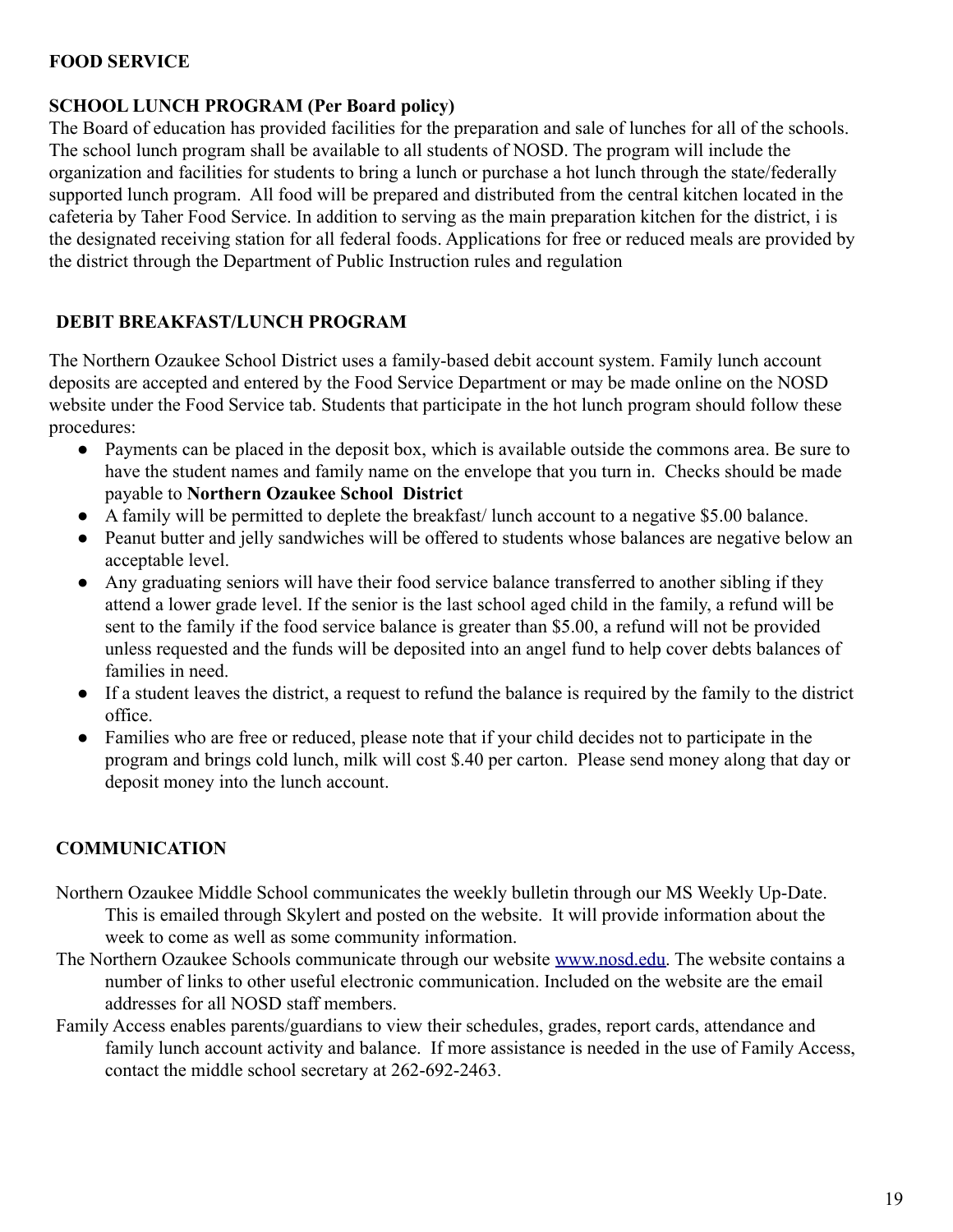#### **TELEPHONE COMMUNICATION**

School secretaries answer the phone during the regular school day. Please inform the secretary if you would like to talk directly to a staff member or leave a message on voicemail. Messages may be left at any time of the day or night using voice mail. Phones in instructional areas do not ring when voice messages are being recorded.

# **GENERAL INFORMATION**

#### **ANNOUNCEMENTS**

Daily announcements will be shared with students during morning announcements. Anyone who wishes to make school announcements regarding student activities must have the announcements approved, in writing, by the faculty advisor and principal before the announcement is posted.

### **PICTURES**

Just a reminder if you do not want your child's photo, artwork or school project included in any school communication such as the website, Facebook or our weekly up-date, please contact the school secretary. To protect the privacy of all of our students, we do not include last names on posts or weekly updates.

#### **INFORMATION FOR NON-CUSTODIAL PARENTS**

Student report cards, school newsletters, and other school information will be provided to non-custodial parents upon request. Requests will be denied only if custodial parents provide legal documentation instructing the school not to release information.

#### I**NSURANCE (STUDENT)**

The school district does not provide any type of health or accident insurance for injuries incurred by students at school. The school district does provide a student insurance program through an independent insurance carrier which can be purchased by parents or students. Students are not allowed to start any athletic practice until a parent signs the athletic insurance waiver form.

# **POSTERS AND SIGNS**

Any notices to be posted must have authorization from the principal or his designee and be marked with the date of approval. Posters must be approved by the advisor responsible for the activity doing the advertising and are to be placed only on bulletin boards or tiled walls. Posters may not be placed on painted surfaces. Organizations putting up the posters shall be responsible for removing posters and tape in a timely manner.

# **SCHOOL CLOSINGS**

In the case of inclement weather, you should receive an Alert Now automated phone call. Also check one of the following TV or radio stations for announcements of school closings:

Radio -WTMJ (620 AM), WOKY (920 AM), WISN (1130AM)

TV –WTMJ (CHANNEL 4), WISN (CHANNEL 12), WITI (CHANNEL 6)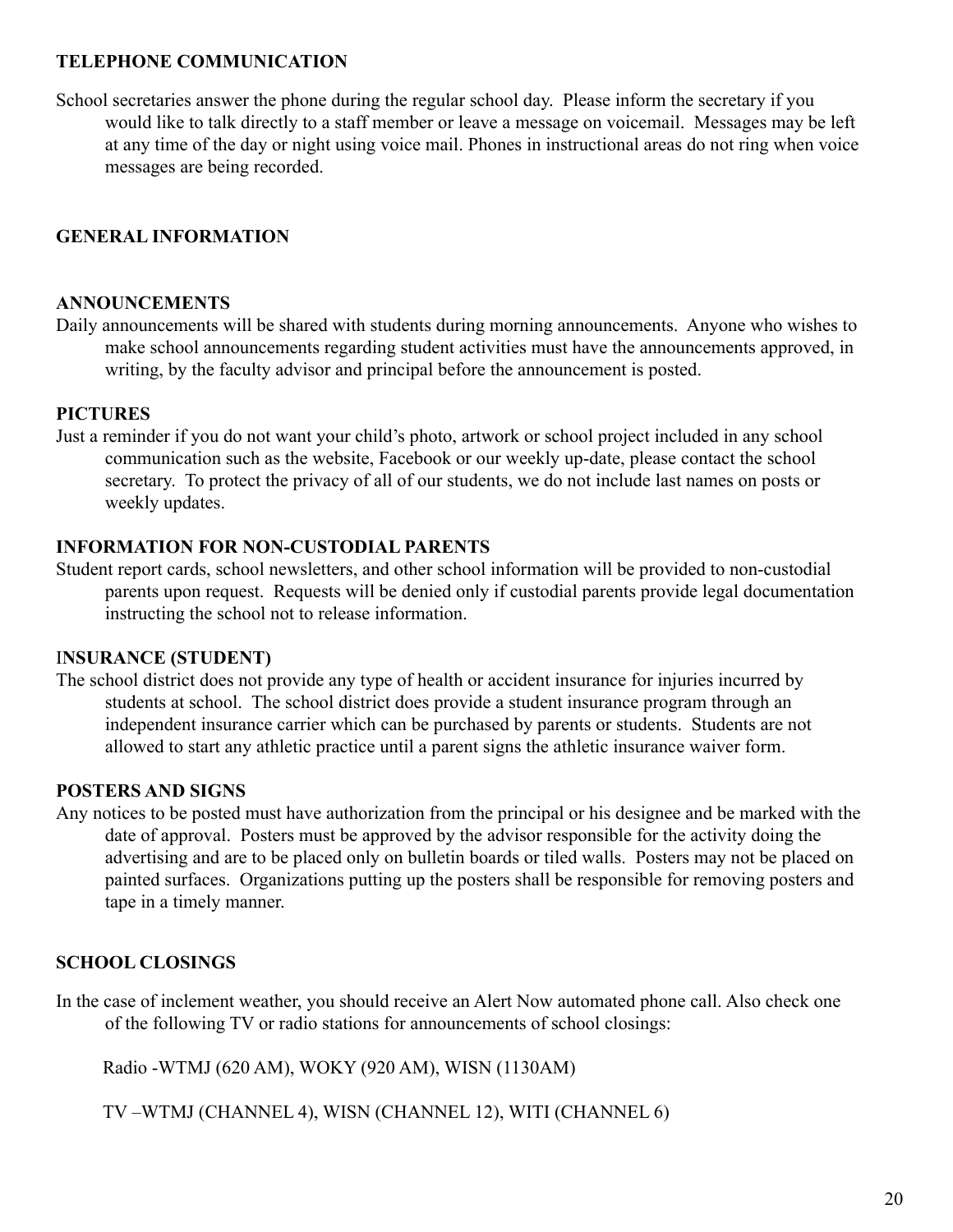- Sometimes, severe weather requires that we close school before the normal time. In the case of inclement weather, you should tune into one of the above stations for announcements of school closings. We will follow the instructions given to us on the school closing form. Parents are asked to discuss these instructions with their children.
- On a two-hour delayed start, students should arrive no earlier than fifteen minutes before classes begin. Staff also report later so there is no supervision for students prior to that time

# **SCHOOL HOURS AND SUPERVISION** (Refer to NOSD Policy)

The schedule of hours for a normal school day for Ozaukee Middle School is 7:30 am to 2:45 pm.

Morning supervision begins at 7:15 am. After school students should leave the premises unless they have a purpose in staying on school grounds. School personnel supervise all after school activities.

Students should have a ride ready for pickup after practices and activities.

- Students should not hang around unsupervised.
- Students should not enter spaces that are unsupervised.
- If waiting for an activity or sport to start students will go to the after school club in the library or sit in the front foyer at the counters.

If behavior is disruptive and/or disrespectful students will no longer be allowed to wait unless approved by an administrator.

# **STAYING AFTER SCHOOL**

There is No supervision after school, students will be expected to remain in the foyer to wait for parents/guardians pickup. You are expected to use appropriate behavior when waiting.

Students are not allowed in the halls, gyms or classrooms after school unless there is adult supervision at that time.

- If you are a member of a sports team, you must wait in the foyer or go directly to practice, or leave the building until practice begins. If you are a fan, you must also leave the building until the game begins. With permission, you may stay after school for other activities or clubs, to hold meetings, or to assist teachers.
- If you are staying after school for weight training or other activities or clubs, you must stay in that activity until 3:35 p.m. at which time you may return to the middle school to board the late buses.

# **LATE BUS PROCEDURE**

- You are encouraged to use the late bus as needed. In order to get a late bus pass, sign up in the appropriate office before 2:30 pm. The sign-up will include your name and your purpose for staying after school. Only one student name is allowed per pass, otherwise the pass is VOID.
- You are expected to use appropriate behavior when waiting for the bus (or ride) or lose the opportunity to stay later than 2:45 p.m.

# **VISITORS**

It is our general policy not to allow children who are not enrolled in our schools to "visit" school with a friend or relative. Exceptions to this policy will be rare and must be cleared with the principal well before the intended visit.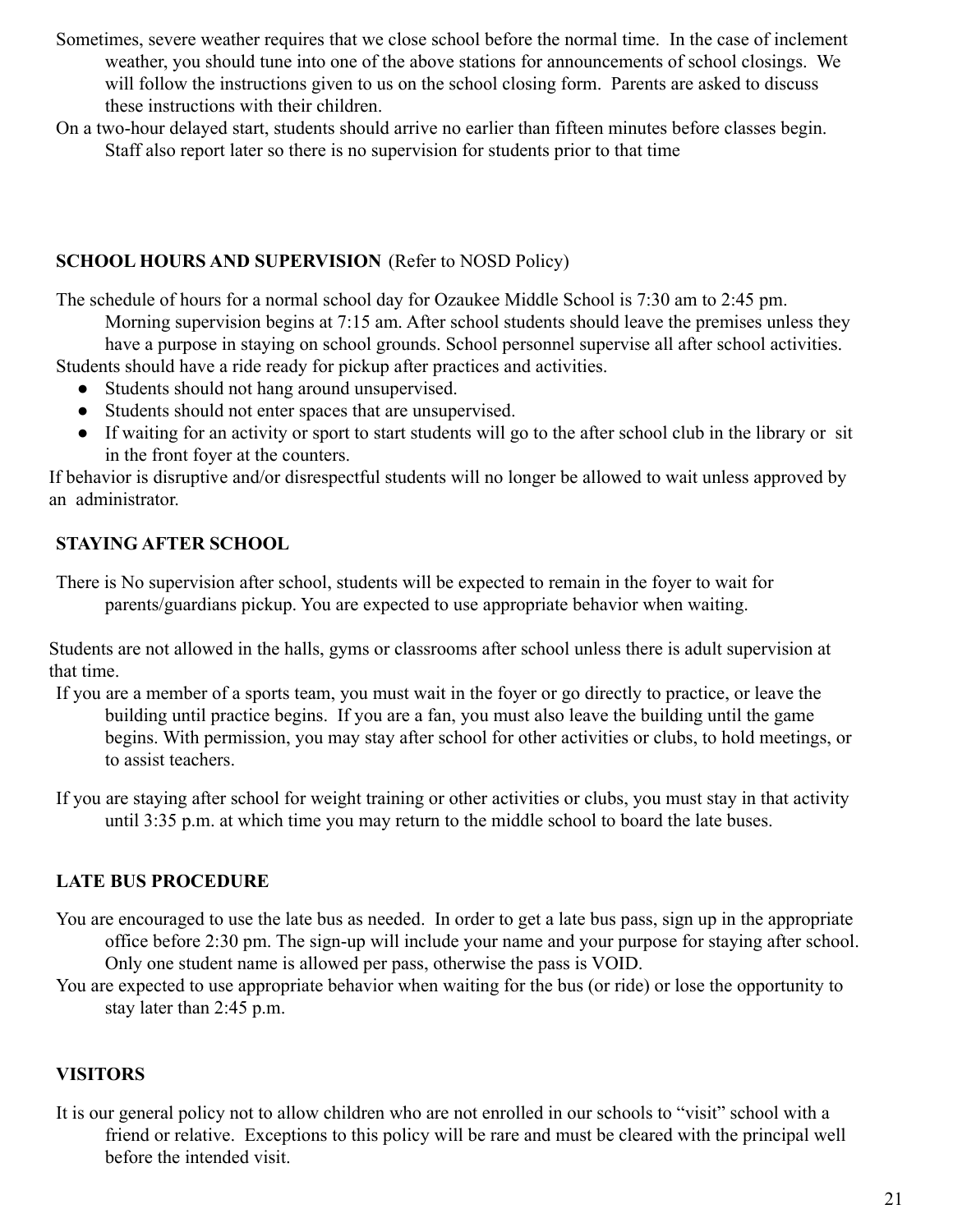- Forms must be completed and returned to the school office at least 48 hours prior to the visit. Forms are available in the office.
- No visitors will be permitted in the school building without a visitor pass obtained from an office. Any non-student loitering in the corridor will be directed to the office.
- Parents visiting the school in order to see their children because of an emergency should report directly to the office rather than to their child's classroom.

## **TRANSPORTATION SERVICES** (Refer to NOSD Policy)

Bus transportation is a privilege. You are expected to behave on the bus as you would in school.

- Honor Level Infraction applies to bus conduct. You may also be suspended temporarily or permanently from using the bus depending on the number of bus reports.
- Bus drivers shall submit written reports of all cases of misconduct to the building principal/designee. Your bus privileges may be suspended for up to three days per incident.
- Repeated misconduct may result in longer suspensions or termination of bus privileges. It is understood that students suspended from bus transportation must still attend school and that parents/guardians have the responsibility to transport their students to and from school.
- Students may be unexcused absence from school and be cited for truancy should they fail to report to school.

# **BUS CONDUCT RULES**

- 1. Observe the same conduct as in the classroom.
- 2. Follow all directions given by the bus driver promptly and politely.
- 3. No eating or drinking allowed on the bus. Keep the bus clean; throw all garbage away.
- 4. Keep your head, hands, and feet inside the bus. Do not put anything outside the window.
- 5. Do not be destructive. Damage to the bus will be paid by the individual causing the damage.
- 6. Stay in your seat at all times and remain seated.
- 7. Loud talking, laughing, or actions that divert a driver's attention from the road are not permitted.
- 8. Profane or vulgar language is not permitted.
- 9. Smoking, use of tobacco products, or lighters is not permitted.
- 10. The bus driver is the authority on the bus and has the right to assign seats at any time.
- If you plan to get off at a stop other than your designated stop, you must have a note from your parent/guardian giving you permission to do so. These arrangements must be made ahead of time. Calls home to make arrangements will not be allowed.

# **GRADE PROMOTION** Grades 6th, 7th, and 8th

Ozaukee Middle School believes in preparing students to become upstanding citizens of the world, capable of dealing positively with the many challenges found in our society. It is because of this belief in quality and excellence that we have set high standards for all of our students socially, emotionally, ethically, and academically. The pupils promoted from eighth to ninth grade shall be governed by the standards and procedures set forth in Policy I4-C, "Grade Advancement and Graduation Standards Policy.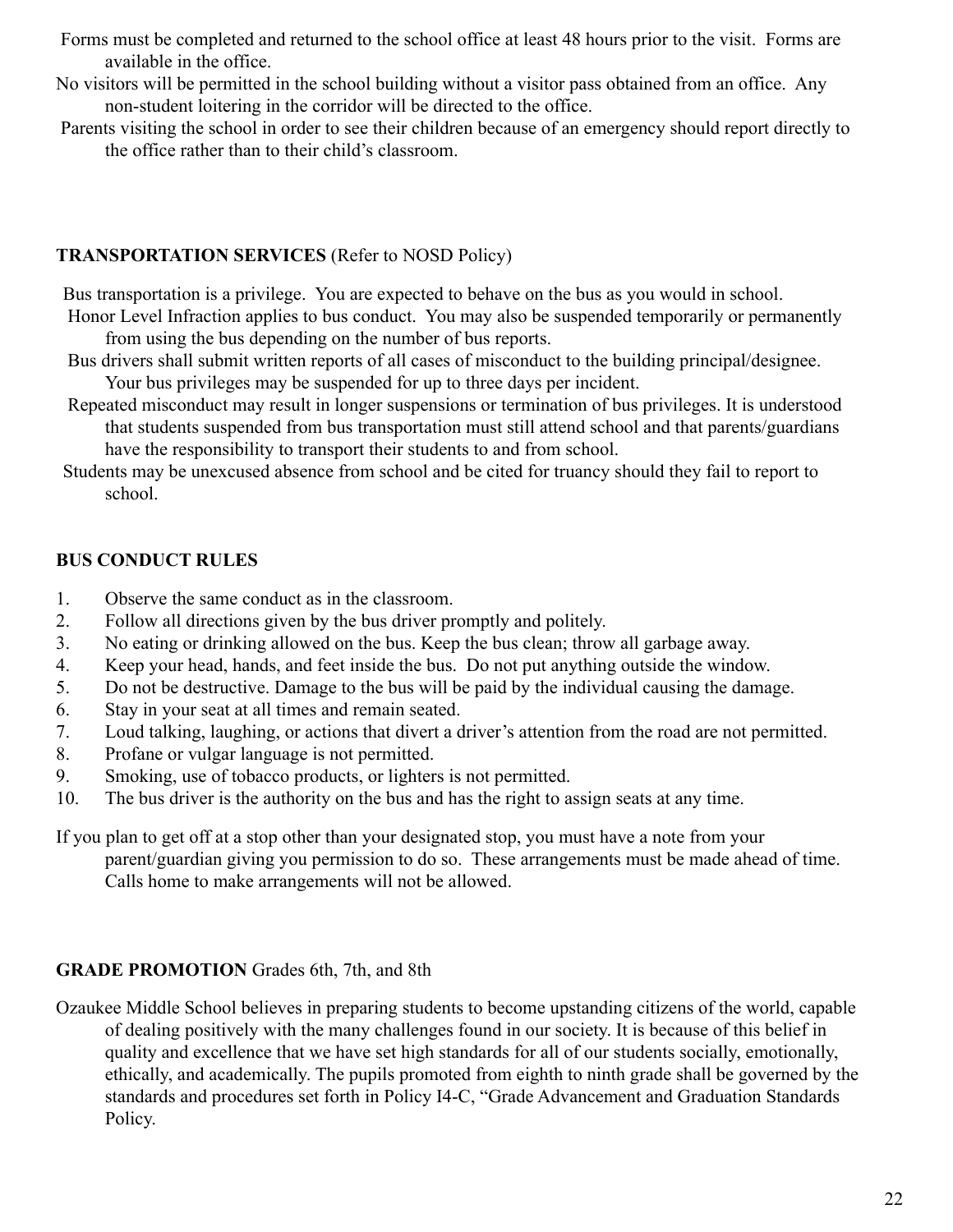#### **GRADE PLACEMENT, PROMOTION, AND RETENTION**

All grade placement, retention, and acceleration is the responsibility of the building principal. Students, who do not at least receive a 2 on report card standards, will be assigned to summer school.

# **FIFTH AND EIGHTH GRADE ADVANCEMENT STANDARDS**

To advance from fifth to sixth grade and from eighth to ninth grade, the student shall pass four core academic courses by meeting the grade level standards (language arts reading, mathematics, science, and social studies) or accumulate a minimum of eight points through an analysis of the student's academic performance using the academic criteria defined as follows.

# **ACADEMIC PERFORMANCE CRITERIA** for Advancement Maximum Possible Points & Factor

Each final grade from a core academic course that is at least a 2 (Basic), equals one point.

- Students who have not received a 2 or better for a standard by the end of the year will be assigned to summer school.
- Eighth grade students will not be scheduled for high school class (es) until they have earned a 2 or better for all eighth grade core academic standards.

# **ASSESSMENT PERFORMANCE**

The Northern Ozaukee School District also administers a valued academic progress screener to students in 5K through eighth grade. Students are assessed 2-3 times a year. Information gained from these tests are used to determine RtI placement and for classroom instruction.

The goal of the promotion standards is to encourage children to achieve at their maximum potential. Therefore, students identified as special education and students classified with 504 and "at risk" needs, will have promotional standards based on their IEP (Individual Education Plan) /IAP (Individual Accommodation Plan).

# **PARENT/GUARDIAN OPT OUT** (Refer to NOSD Policy)

A parent must submit a written request for student opt-out to the principal or the school board. Per Wis. Stats. 118.30(2)(b)3., if the student is in grades 4, 8, and 9-11 the request must be granted.

However, if the student is not in the above mentioned grade levels, the decision to grant the request is at the discretion of the school board.

# **HALLWAY EXPECTATIONS**

- Students are not to be in hallways while classes are in session.
- There should never be activity in the hallway that interferes with classes.

# **STUDENT CODE OF CLASSROOM CONDUC**T (Refer to NOSD Policy)

- Student Removal from Class A teacher may remove a student from class for the following reason and will contact parents regarding the issue.
- Dangerous, disruptive, or unruly behavior or behavior that interferes with the ability of the teacher to teach effectively.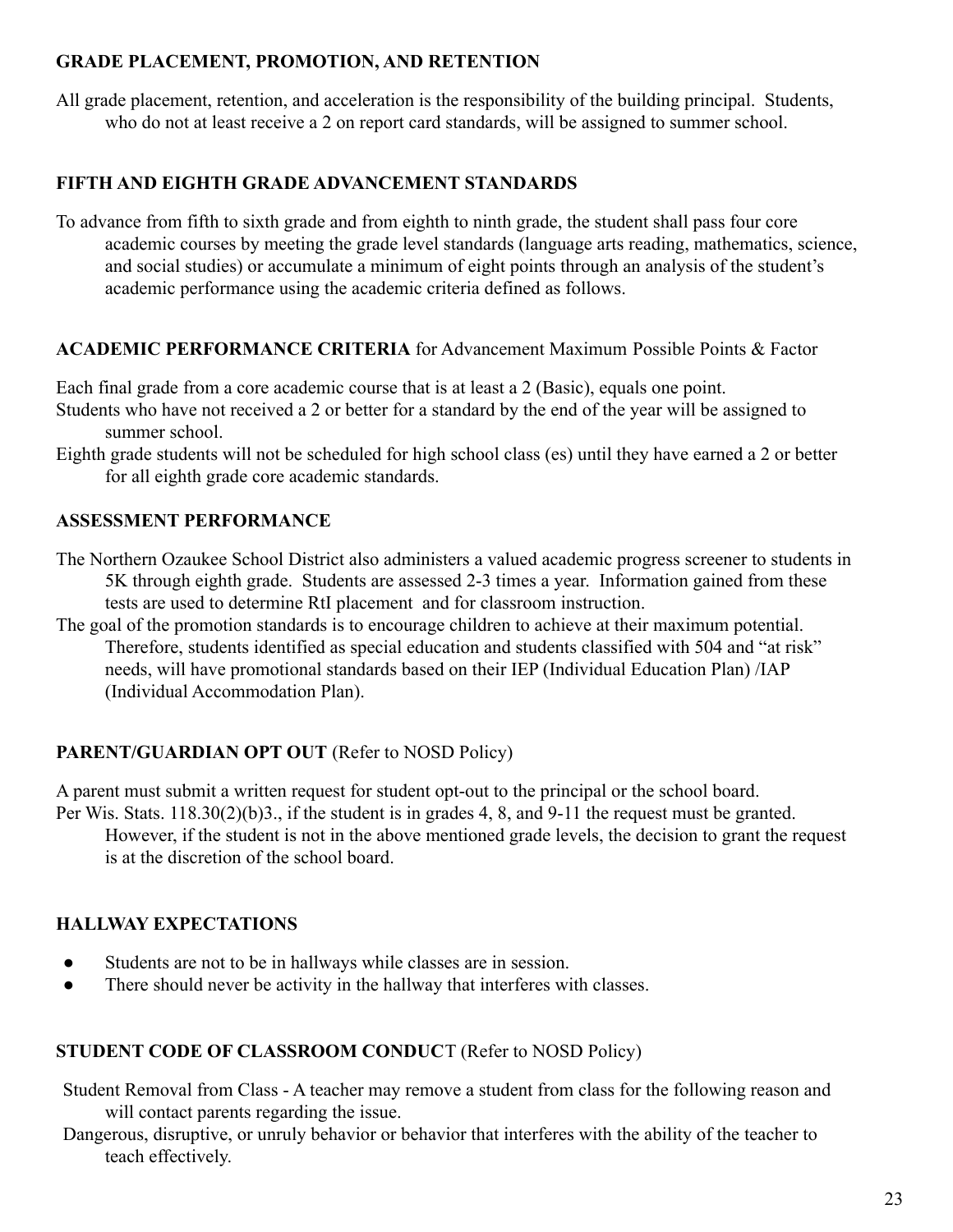# **STUDENT SURVEYS** (Refer to NOSD Policy)

The Board respects the privacy rights of parents and their children. No student shall be required to participate in any survey associated with a school program or the district's curriculum, or which is administered by a third party in the schools, if the survey includes one or more of the following items:

- Political affiliations or beliefs; Mental and psychological problems;
- Sexual behavior or attitudes; Illegal, anti-social, or self-incriminating or demeaning behavior;
- Critical appraisals of other individuals with whom students have close family relationships
- Legally-recognized privileged or analogous relationships;
- Religious practices, affiliations, or beliefs;

Income, other than that required by law, to determine eligibility for participation in a program or for receiving financial assistance under such a program.

The building principal shall notify parents/guardians at the beginning of each school year of the specific or approximate dates during the school year or notify parents/guardians as soon as survey activities dates are scheduled involving their child. Parents/Guardians will have the right to inspect surveys upon request.

# **STUDENT CONDUCT AND DISCIPLINE** (Refer to NOSD Policy)

Student Responsibilities

- Work each day to the best of my ability
- Respect myself, others, and property
- Take responsibility for my learning, words, actions, and inactions
- Consequences
- Teacher-Student Conference
- Teacher-Student Conference and Parent Contact
- Administration-Student Conference and Parent Contact

General Conduct of Students - Students are expected to conduct themselves in an orderly, courteous, dignified, and respectful manner at all times.

Students are expected to observe a standard of conduct and courtesy contributing to the welfare of themselves as well as others.

Respect for authority is a must including all adults within the school environment.

Voluntary or intentional conduct or behavior which creates an unsafe condition, or actual or probable injury to self or others, consistently disrupts the learning process, or shows disrespect of authority, policy, or rules, will result in the following actions:

- 1. Parental notification and probable suspension.
- 2. Second offense: Suspension and possible Board expulsion hearing.
- 3. Repeated offenses, indicating a lack of respect and/or concern for rules, may result in a Board expulsion hearing.